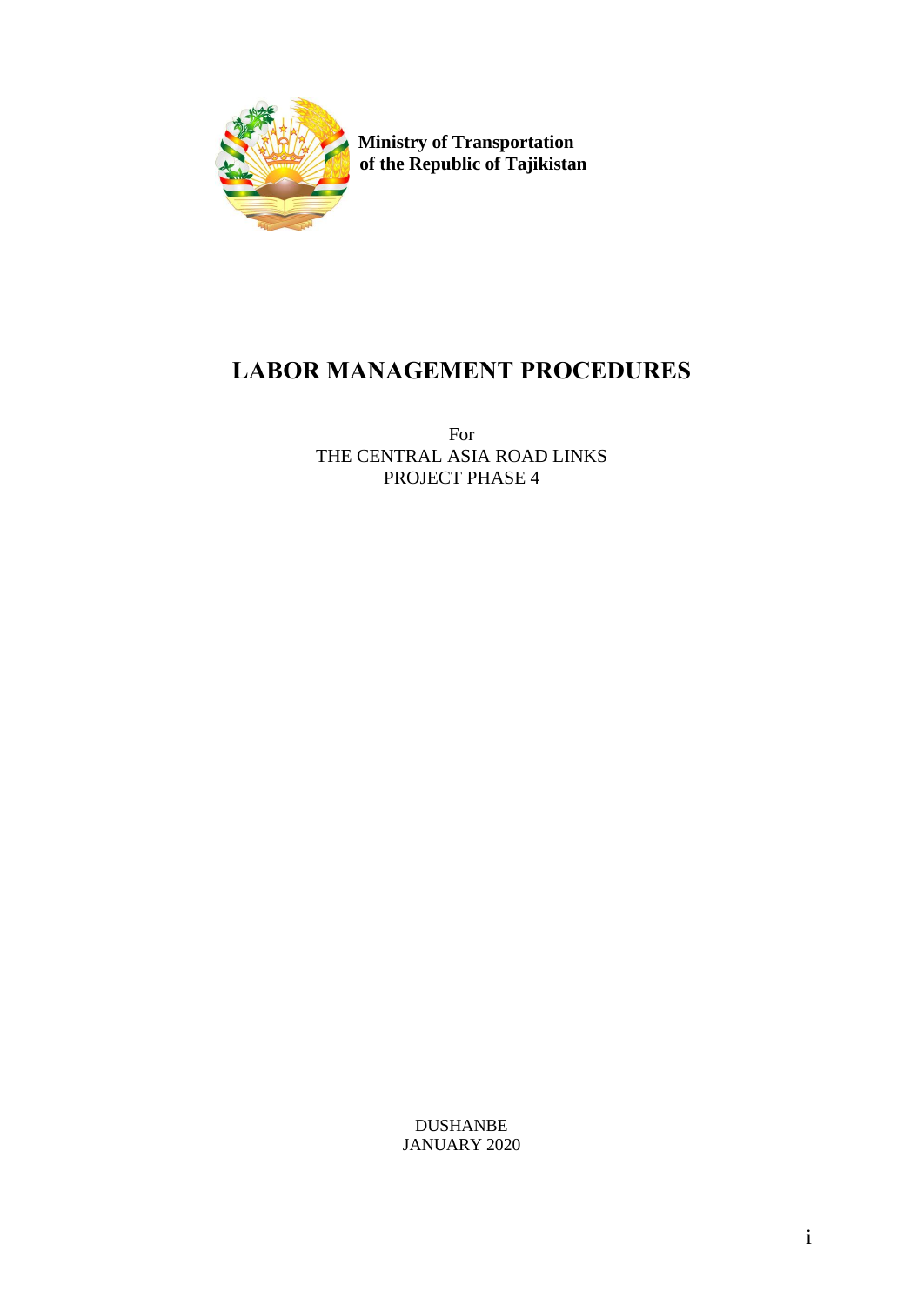| BRIEF OVERVIEW OF LABOR LEGISLATION: TERMS AND CONDITIONS 10 |  |
|--------------------------------------------------------------|--|
|                                                              |  |
|                                                              |  |
|                                                              |  |
|                                                              |  |
|                                                              |  |
|                                                              |  |
|                                                              |  |
| BRIEF OVERVIEW OF LABOR LEGISLATION: OCCUPATIONAL HEALTH AND |  |
|                                                              |  |
|                                                              |  |
|                                                              |  |
|                                                              |  |
|                                                              |  |
|                                                              |  |
|                                                              |  |
|                                                              |  |
|                                                              |  |
| ANNEX 1: PRECAUTIONS TO PREVENT OR MINIMIZE COVID-19 22      |  |
| ANNEX 2: CODE OF CONDUCT FOR CONTRACTOR'S PERSONNEL 26       |  |

# Content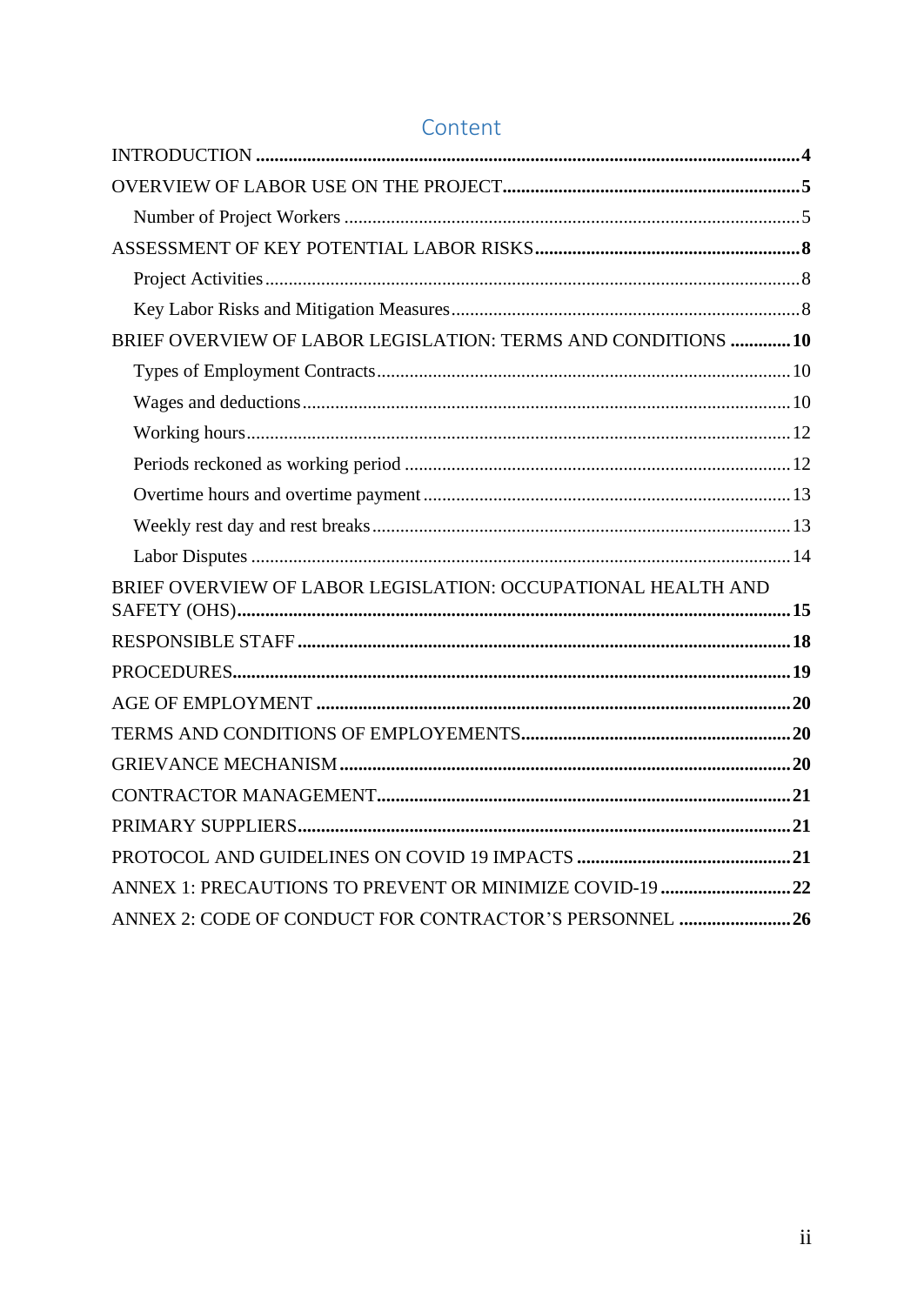# **ABBREVIATIONS AND ACRONYMS**

| CARs        | Central Asia Regional Links Program      |
|-------------|------------------------------------------|
| <b>ECA</b>  | Europe & Central Asia                    |
| <b>ESS</b>  | <b>Environmental and Social Standard</b> |
| <b>GBAO</b> | Gorno-Badakhshan Autonomous Region       |
| <b>GBV</b>  | <b>Gender Based Violence</b>             |
| <b>GRM</b>  | Grievance Redress Mechanism              |
| <b>LMP</b>  | <b>Labour Management Procedures</b>      |
| M&E         | Monitoring and Evaluation                |
| <b>MOT</b>  | <b>Ministry of Transport</b>             |
| <b>OHS</b>  | Occupation health and safety             |
| <b>PIG</b>  | Project Implementation Group             |
| <b>PR</b>   | <b>Public Relations</b>                  |
| <b>SNiP</b> | <b>Standard Norm and Regulation</b>      |
| <b>WB</b>   | World Bank                               |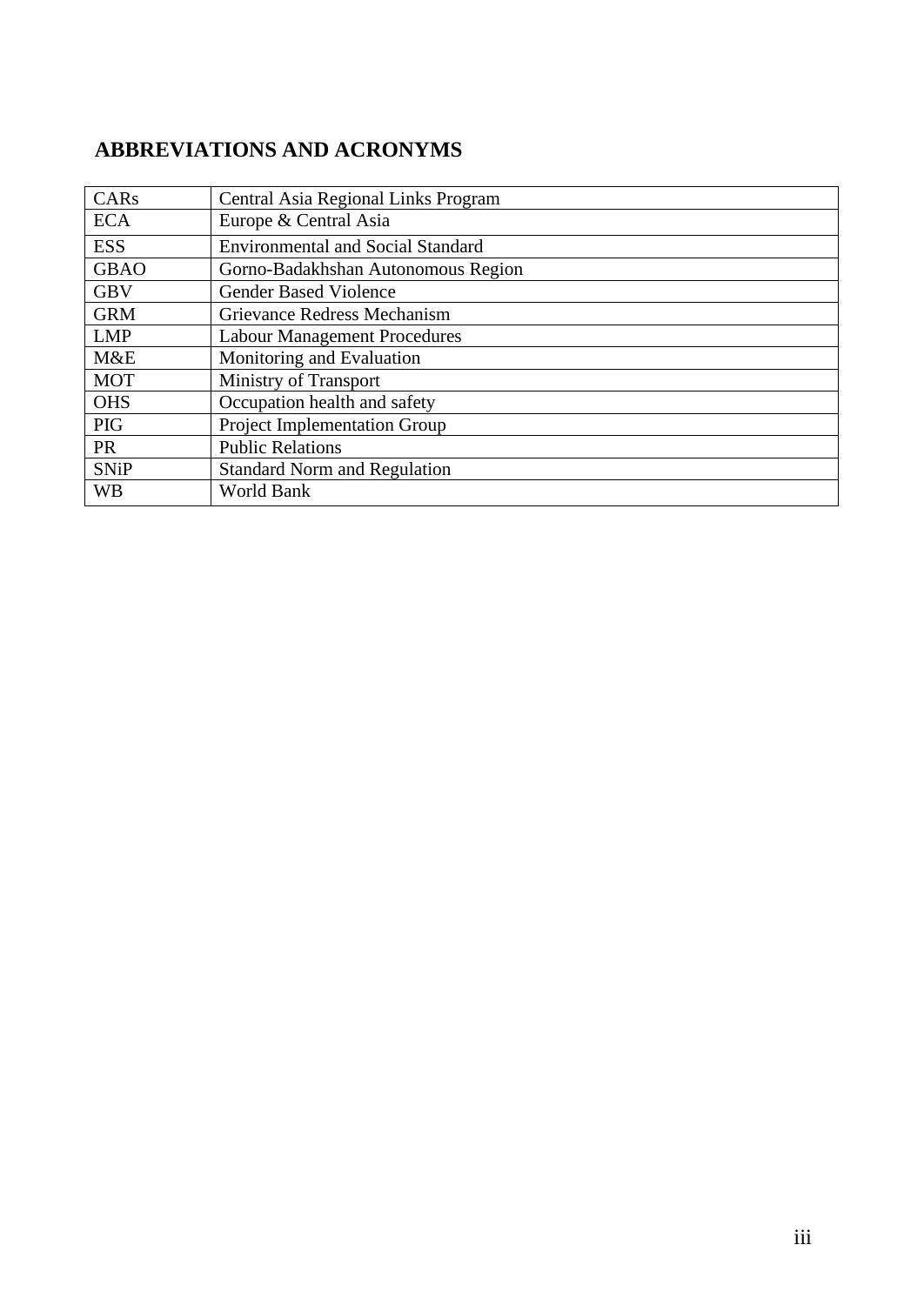# <span id="page-3-0"></span>**INTRODUCTION**

The Central Asia Regional Links Program (CARs) consists of a series of projects (SOP), of which Phase 1 and Phase 2 are under implementation. They have evolved from having a single focus on cross-border transport connectivity towards comprehensive integrated regional development, improving regional connectivity and creating market opportunities. The objectives of Phase 1 (CARs-1 Project in Kyrgyzstan) and Phase 2 (CARs-2 Project in Tajikistan) are to increase transport connectivity between Tajikistan and Kyrgyz Republic along priority cross-border road links in the populated Fergana Valley, and to support harmonization and improvements in road operations and asset management practices in the countries. Phases 1 and 2 are scheduled for completion in the next two years. The new generation of this series of projects (SOP), namely Phase 3 (CARs-3) in Kyrgyzstan and the proposed Phase 4 in Tajikistan, strive to address regional integration in a more comprehensive approach encompassing both physical and economic connectivity among neighboring countries, while also unlocking economic opportunities by promoting local integrated development in a spatially identified area.

The proposed CARs-4 Project will contribute to the achievement of key priorities of Tajikistan's National Development Strategy until 2030, including its ambitious public-infrastructure investments to (i) ensure highest-possible development impact; (ii) allow the country to take full advantage of emerging commercial opportunities; and (iii) avoid potential risks of macro-fiscal sustainability. Taking advantage of the country's strategic location is at the forefront of its development endeavor and the government of Tajikistan sees the proposed CARs-4 project as a multi-phase program to address long-term development challenges through an adaptive and programmatic approach within the existing regional connectivity program.

The development objective of the proposed Fourth Phase of the Central Asia Regional Links Program (CARs-4 Project) is to increase regional connectivity in Sughd Oblast, Khatlon Oblast and Gorno-Badakhshan Autonomous Region (GBAO) and improve opportunities for trade and travel.

The Central Asia Road Links Project- Phase 4 includes the following components:

**Component 1. Improve regional connections in Sughd Region and GBAO Region.** This component's objective is to increase connectivity along regional priority trade and travel routes and provide access to markets and opportunities. Activities to be financed in the CARs-4 Project include: (i) rehabilitation of Spitamen/ Bekobad - Dehmoi-Gafurov road section (Sughd), construction of Khorog bridge towards Murgab and Ishkashim as well as tunnels/ galleries and bridges around Barsem (GBAO); (ii) construction supervision services; and (iii) the feasibility studies and other preparation documentation covering improvements to regional connections in Khatlon and GBAO Oblasts, a potential future operation. The proposed civil works areas are as follows:

| Oblast      | Section                                         | Length            | Category of the road |
|-------------|-------------------------------------------------|-------------------|----------------------|
| Sughd       | Spitamen/Bekobad - Dehmoi                       | $12 \text{ km}$   | Ш                    |
| Sughd       | Dehmoi – Gafurov                                | $26 \mathrm{km}$  | Ш                    |
| <b>GBAO</b> | Khorog (bridge) towards Murgab and<br>Ishkashim | 300 meter         | New construction     |
| <b>GBAO</b> | Barsem (Tunnel/ Galleries and Bridge)           | $3.5 \mathrm{km}$ | Ш                    |
| Khatlon     | $Guliston-Kulob$                                | $35 \text{ km}$   | П                    |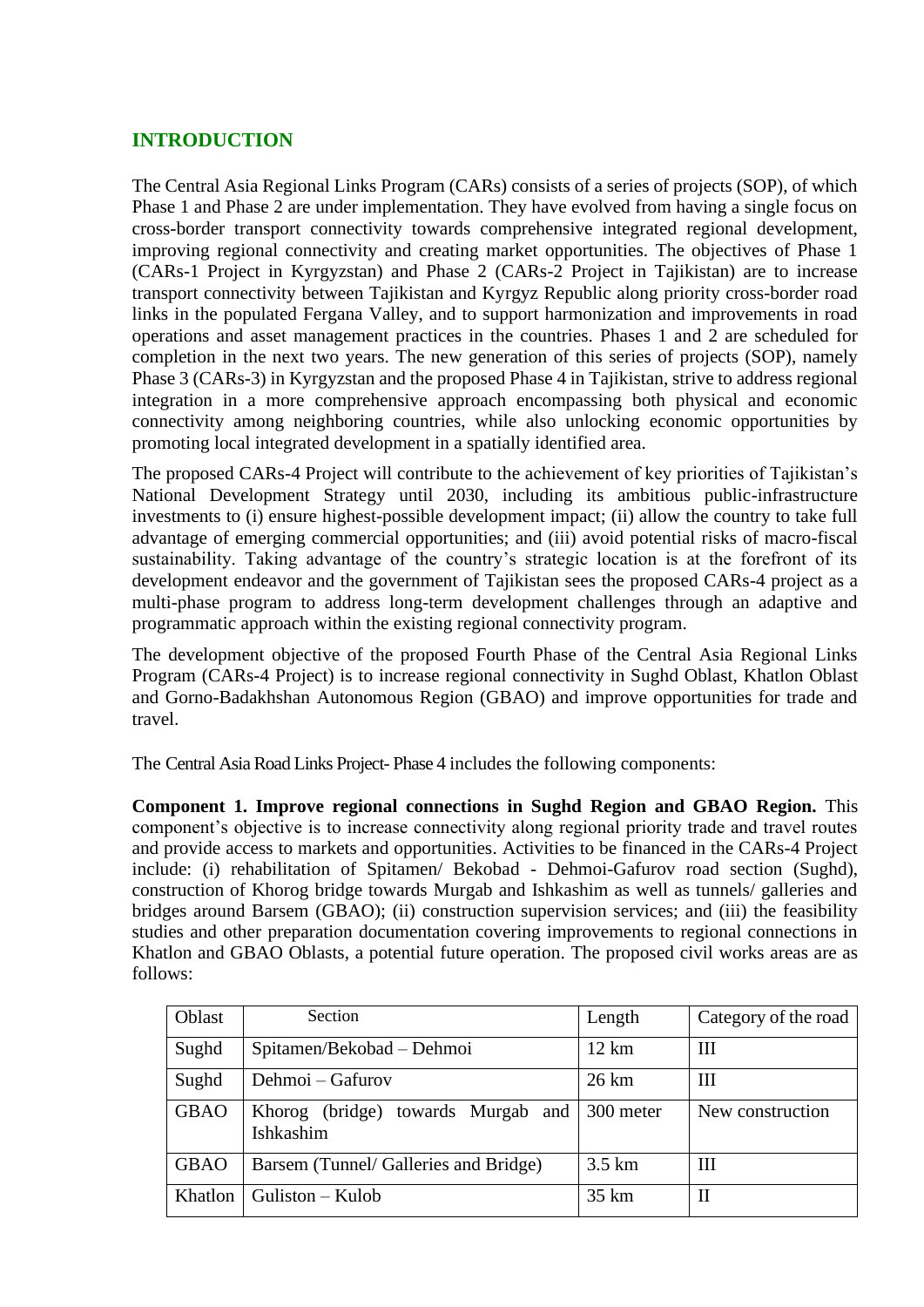**Component 2. Improve road assets preservation and transport resilience.** To enhance preservation of road assets and its sustainability, the ongoing CARs2 operation has supported various elements of road asset management system, (RAMS), including development of strategic plan on weight and axle load control, design and installation of a high-speed dynamic weigh-inmotion (WIM) system, supply of roughness profiler, and development of software for RAMS. While MOT has created a foundation for a RAMS in Tajikistan through these activities, there are remaining gaps to achieve full functionality and sustainable operation of the RAMS. This component will support scaling of WIM systems to preserve road assets and streamline transport operations in line with international practice, and other small goods or consultants' services to build MOT's capacity to fully operationalize RAMS. This component will also finance climate change vulnerability assessment and hazard mapping (with GIS references) along the Dushanbe-Kalaikhum-Khorog-Murghab corridor focused on GBAO region.

**Component 3. Facilitate cross-border movement of goods and people.** This component has the objective to facilitate the process of cross-border movement of goods and people, including support towards the implementation of policy and institutional reforms, financing of equipment and facilities (e.g. terminals) as well as capacity building. This will build on and complement support by development partners to align Tajikistan's standards with international practice and modernize procedures of cross-border movement of goods and people. The component will include the development of a diagnostic and comprehensive reform program and implementation plan on addressing regulatory and procedural trade barriers. Subject to priorities identified under the reform program this component would support upgrading of the existing customs IT system to increase automation and may include goods, small-scale works or consultants' services, including Technical Assistance to support institutional reform.

**Component 4. Support project implementation, coordination and management.** This component includes support towards project implementation, coordination and management including provision of goods, consultants' services and training, operating costs and financial audit.

**Component 5: Contingent Emergency Response**. This zero-dollar component is designed to provide swift response in the event of an eligible crisis or emergency, by enabling Tajikistan to request the World Bank to reallocate project funds to support emergency response, and reconstruction, where needed. A Contingent Emergency Response Component (CERC) annex will be included in the Project Operations Manual (POM), specifying the implementation arrangements for the component, including its activation process, roles and responsibilities of implementing agencies, positive list of activities that may be financed, environmental and social aspects, and fiduciary arrangements.

This LMP is prepared to address ESS 2 related impacts and risks for employers in framework of the activities proposed under the section of project road and the reconstruction.

# <span id="page-4-0"></span>**OVERVIEW OF LABOR USE ON THE PROJECT**

### <span id="page-4-1"></span>**Number of Project Workers**

The exact number of project workers which will be engaged in relation to the Project is, currently, not known yet. The bidding documents for the construction of project The Central Asia Road Links Project- Phase 4 (*Spitamen/Bekabad-Dehmoi road, Dehmoi-Gafurov road, Guliston-Kulob road, Construction of new bridge in Khorog city, Construction of tunnel/avalanche-protection galleries and bridge at Barsem village*) are still in the process of preparation. It is estimated that the tender will be announced in 2020-2021. The number of workers to be involved in the construction phase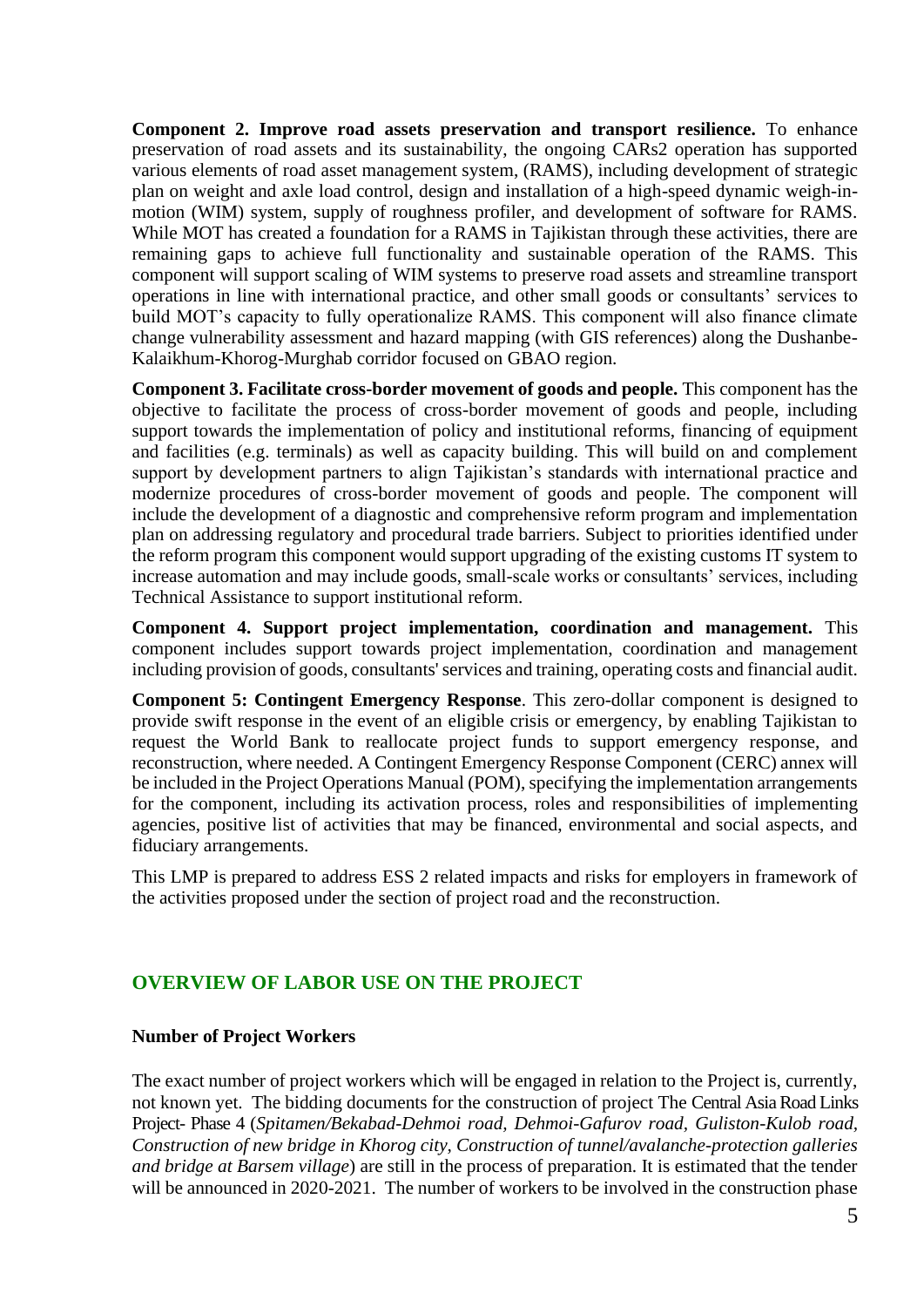is be estimated based on experience gained from the similar projects undertaken in Tajikistan and worldwide. It is estimated that the roughly total number of workers for the construction of the new projects The Central Asia Road Links Project- Phase 4 (*Spitamen/Bekabad-Dehmoi road, Dehmoi-Gafurov road, Guliston-Kulob road, Construction of new bridge in Khorog city, Construction of tunnel/avalanche-protection galleries and bridge at Barsem village*) would be 720-980 persons. It is not expected that any single construction site would ever have more than 190 persons at the time. The main construction crews would include the following:

- Two earth works (cut & fill & load & compact) crews It is estimated that about 30 to 40 workers would be employed in each crew. It is estimated that most or all workers are likely to be from local and regional labor force.
- For the bridge & tunnel and galleries (exact number of structures is not identified yet, therefore approximate crews are as follow:) crews – It is estimated that 100-150 workers would be employed in each project.
- Five construction (station) crews for each project– About 150-200 workers would be employed in each crew consequently for each project. It is expected that, most or all workers are likely to be from local and regional labor force.

Maintenance and repair crew – About 20-30 people will be employed in each crew to maintain and repair areas as soon as possible after the completion of works of previous crews.

### **Timing of Labor Requirements:**

It is expected that the construction phase of the projects The Central Asia Road Links Project- Phase 4 (Spitamen/Bekabad-Dehmoi road, Dehmoi-Gafurov road, Guliston-Kulob road, Construction of new bridge in Khorog city, Construction of tunnel/avalanche-protection galleries and bridge at Barsem village) would last approx. 24-36 months. It is estimated that there will be at least five main crews responsible for the construction of the projects (Spitamen/Bekabad-Dehmoi road, Dehmoi-Gafurov road, Guliston-Kulob road, Construction of new bridge in Khorog city, Construction of tunnel/avalanche-protection galleries and bridge at Barsem village), and each made up of teams to complete specific jobs, such as excavation, various methods of ground works, earth compaction, structure construction, embankment for the road construction and excavation,  $\&$  sub-grade, sub-base  $\&$  base, construction of the pavement works such as asphalt, tunnel drilling and blasting (rock excavation works), bridge construction, road facilities, drainage works, retaining wall, slope stability. About thirty percent of the workers will be unskilled laborers, with semi-qualified and qualified positions such as managers, engineers, foreman, technicians, excavator-motor grader-soil compacters-loader-dump trucks-finisher- rail tamping machineballast distributor machine etc. operator's workers. Majority of unskilled labor is likely to come from local communities, while other workers are expected to come from other parts of Tajikistan, and managerial and technical staff from the contractor's home country.

It is expected that Project will engage the following categories of project workers as defined by ESS2:

*Direct workers*: Direct workers would likely include project managers and supervisors technical staff. Direct workers would likely include head of departments and supervisors (civil engineers, technicians, electric engineers). The estimated number of direct workers would not likely exceed 20 staff from the construction department, survey& project department, occupational health and safety unit. It is estimated that the direct workers would include current PIG & MOT employees from different departments who will be assigned to work on this Project.

It is expected that direct workers would also include independent consultants, who are specialized in certain disciplines (such as social safeguards and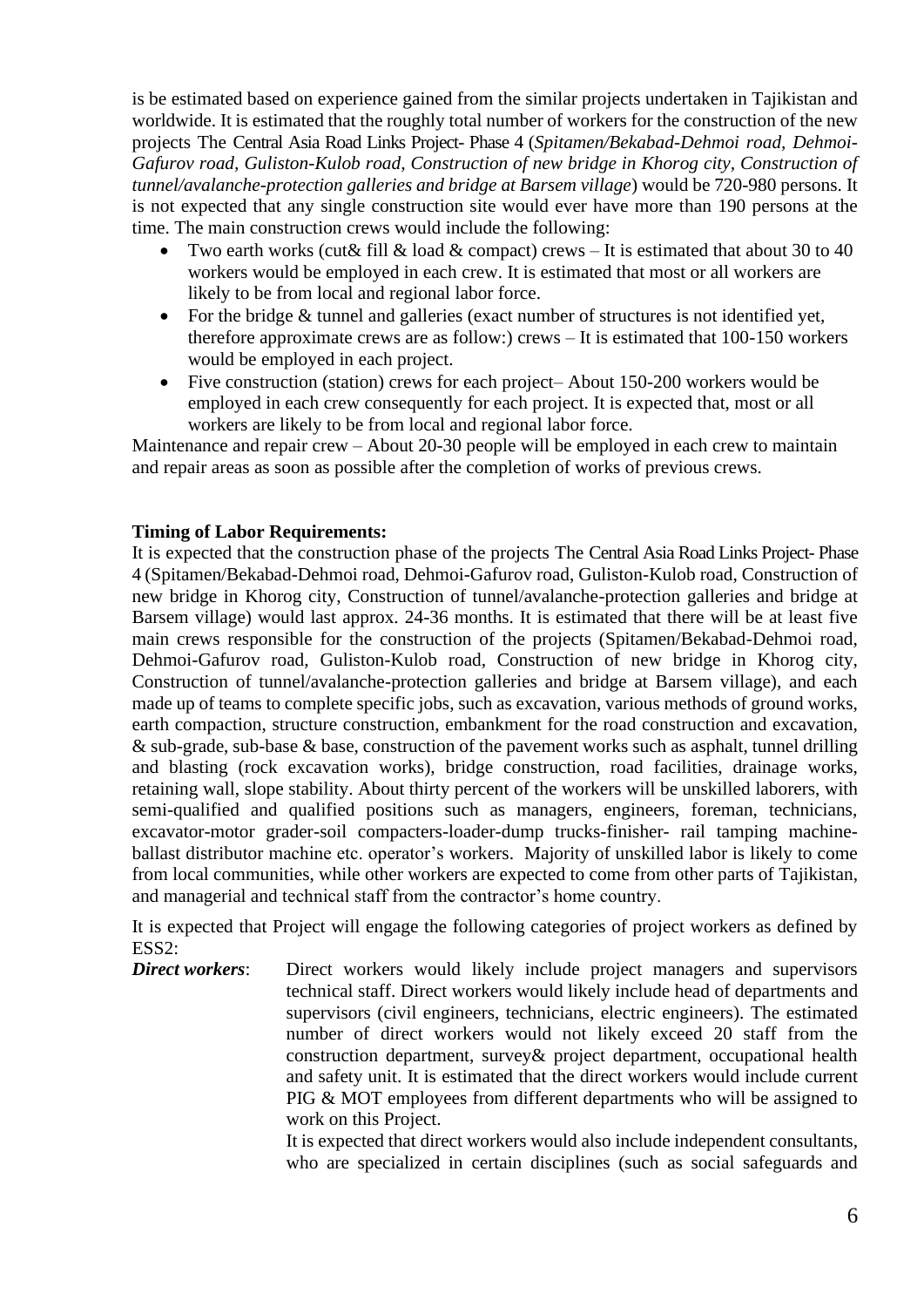environmental subjects). Consultants do not have the status of the civil servants and Labor Code shall apply to their terms of employment. Civil servants (members of the PIG) involved in project operations, regardless of whether they work full time or part time, will continue to work under terms and conditions of their existing contracts or appointments in the public sector. ESS2 provisions on occupational health and safety, and prohibition of child and forced labor shall apply to civil servants engaged in the project.

- *Contracted Workers*: Contracted workers would be hired under, construction contractor(s). As the Bidding includes construction of projects The Central Asia Road Links Project-Phase 4 (Spitamen/Bekabad-Dehmoi road, Dehmoi-Gafurov road, Guliston-Kulob road, Construction of new bridge in Khorog city, Construction of tunnel/avalanche-protection galleries and bridge at Barsem village); there is probability that two separate contracts will be awarded. One contractor will construct the Spitamen/Bekabad-Dehmoi road, Dehmoi-Gafurov road, and another one the Construction of new bridge in Khorog&Barsem village. Each contractor might need engagement of multiple subcontractors. The subcontractors' workforce will be also considered as contracted workers. It is estimated that the Project would engage between 270 and 350 contracted workers.
- *Primary Supply Workers:* Primary suppliers of materials and goods required for the project may be either national or international. People employed or engaged by project's primary suppliers of goods and materials for its core function (construction materials, equipment, software development and machineries for road asset management system (RAMS), high-speed dynamic weigh-in-motion (WIM) system, supply of roughness profiler, IT equipment etc.) will be hired under the primary supplier companies.

**Community workers**: Community workers will not be employed in relation to this Project.

*Migrant workers:* It is expected, that the project will require a combination of local workers from nearby villages and workers from other parts of Tajikistan and possibly from another country. The previous experience with the road construction projects shows that the contractor and subcontractors will probably hire employees from different regions of Tajikistan; these "internal migrants" would be workers who already have experience working on earthworks and road construction, also structure construction in different parts of the country. Based on previous experience the distribution could be about, 40 percent from other parts of Tajikistan, and 60 percent from the local area.

Taking into account the nature of the road construction projects and characteristics of labor force market in Tajikistan, it is expected that the number of female workers will be low. It is estimated that women would represent about 5-10 percent of the workforce, and those would likely the operation offices and camps (cooks, cleaners etc.). Based on previous experience, all workers will be over 18 and would likely average 30-50 years old.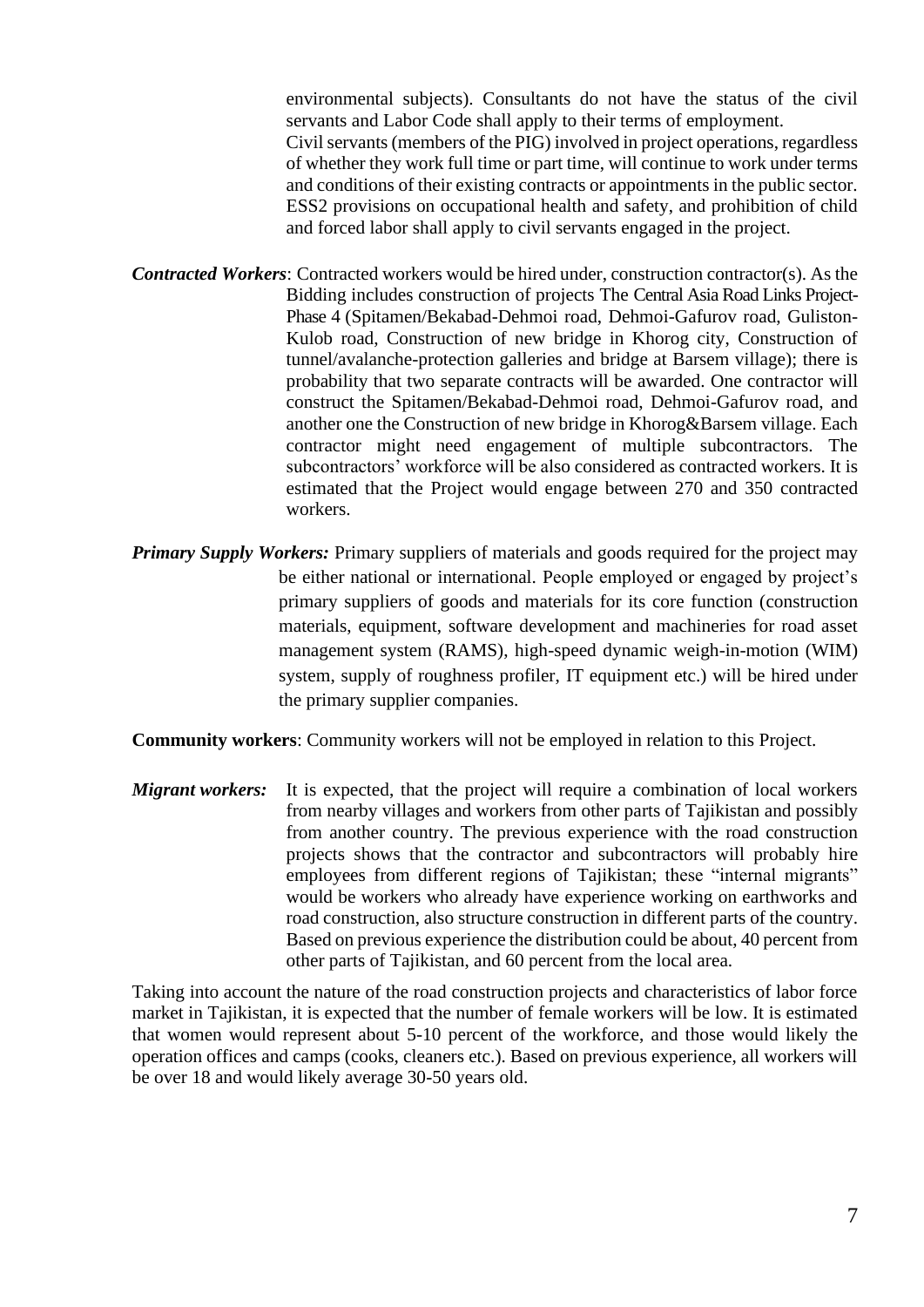# <span id="page-7-0"></span>**ASSESSMENT OF KEY POTENTIAL LABOR RISKS**

## <span id="page-7-1"></span>**Project activities**

Construction of Spitamen/Bekabad-Dehmoi road **r**equires road, with total length of 12.2 km, ends at checkpoint «Hashtiyak» of Spitamen city, Sughd Oblast, at the border with Republic of Uzbekistan. The road passes through Kurush jamoat, with population of more than 30.0 thousand people. In accordance with SNiP, the project site belongs to III technical category.

Construction of Dehmoi-Gafurov road with total length of 35.9 km is located in the north part of the country in Sughd oblast. This road passes through 4 jamoats with total population of more than 160.0 thousand people. In accordance with SNiP, the project site belongs to III technical category.

Construction of new bridge in Khorog city is due to the need to redirect loaded trucks that are currently passing through the centre of densely populated city, thereby alleviating the situation with traffic jams and ensuring the safety of pedestrians and other road users.

Construction of tunnel/avalanche-protection galleries and bridge at Barsem village is due to the regular avalanching on this section of road. In order to ensure year-round and safe traffic of vehicles on this section, it is necessary to construct avalanche-protection structures.

Construction of this type of projects typically includes the following activities:

- Earth works (Cut and Fill soil works & rock excavation, soil grading, soil compacting, soil stabilization etc.)
- Mapping, geodesy (survey) and topographical works & design works
- Construction of bridges, tunnels, retaining walls, drainage works and gallery
- Road construction (embankment construction, sub-grade layer, sub-base layer, base course layer and pavement works);
- Construction of road facilities
- Construction of bus stops, footpath
- Road marking and lightning

#### <span id="page-7-2"></span>**Key Labor Risks and Mitigation Measures**

It is assessed that key labor risks would be associated with health and safety risks related to the construction activities of road and structures as exposure to physical, chemical and biological hazards during construction activities such as: use of heavy equipment, trip and fall hazards, exposure to asphalt fumes, noise and dust, falling objects, *injuries from blasting work*, exposure to hazardous materials and exposure to electrical hazards from the use of tools and machinery.

There are risks of Gender Based Violence that is forbidden. Therefore, each person before signing contract for work should sign code of conduct as well. A code of conduct is a set of rules outlining the norms, rules, and responsibilities or proper practices of individual party or an organization.

As a rare case, however need for consideration for labor risks force majeure situation such as Coronavirus disease (COVID-2019) Corona Virus situation. Mitigation measures for such global worldwide emergency situation is only following the requirements and regulation of World Health Organization.

According to the laws of the Republic of Tajikistan Chapter 37. Rights and Obligations of Employee and Employer on Labor Safety (Article 345). The Employee has the rights to workplace meeting the labor safety requirements, sanitary and amenity facilities, personal and collective protection tools, uniform according to the labor safety requirements, as well as labor contract,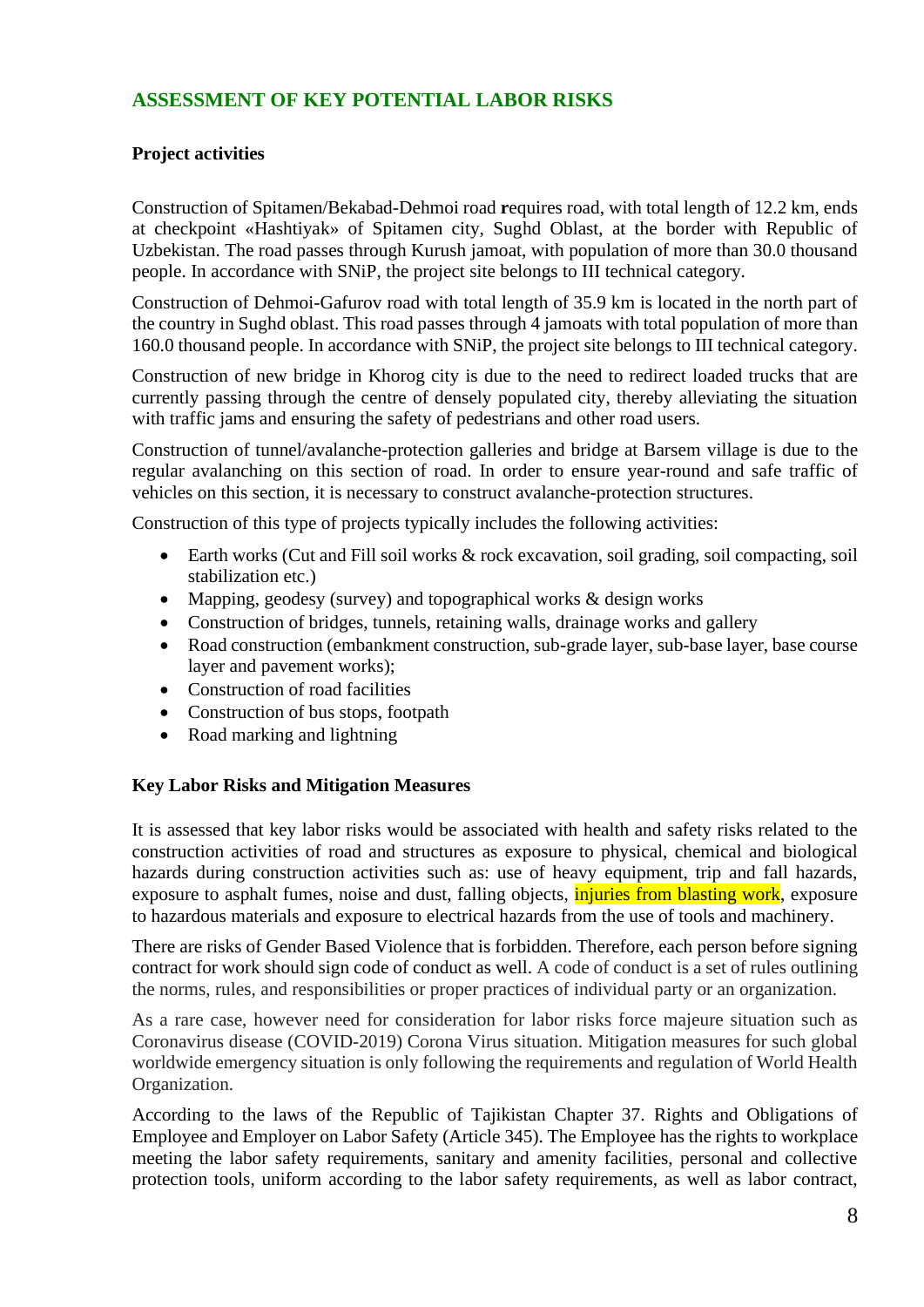collective agreements and contracts. Based on the labor safety requirements it is necessary that all workers on construction site should have helmets, protective gloves, reflected vest and protective shoos etc.

At the same time based on the (Article 346) Employee's Obligations on Labor Protection. The Employee is obliged to immediately inform his/her line supervisor about any job-related accident, factors of occupational diseases (poisoning) as well as other cases threatening human life and health. Also pass compulsory pre-employment and periodical medical examination during employment and other cases envisaged by the Tajik legislation. Employee must attend instruction sessions and training courses on labor protection and the safe methods of their fulfilment, on-job internship and regular tests on labor protection requirements. However, frequency of training courses is not mentioned in (Article 346). Usually training courses on labor protection are given at the beginning of the work and every three months.

Additionally, during construction period if any blasting activities are required it is necessary, first of all, arrange mitigation measures in order to prevent risks of injuries and accident. Any dangerous works involving blasting activities require special permission from the secured department and special measures to prevent accident. Blasting activities also have to be notified in advance to workers and surrounding communities.

As the construction activities will involve hazardous work, *persons under the age of 18 will not be employed* by the Project. To ensure that person under 18 years old will be not hired before entering to position it is necessary to submit identification card (passport) and medical check-up. In order to prevent labour and child forced power it is necessary to follow several steps. First of all, what is forced labour?

The ILO Forced Labour Convention, 1930 (No. 29) defines forced or compulsory labour as "*all work or service which is exacted from any person under the menace of any penalty and for which the said person has not offered himself voluntarily*" (Art. 2.1). The Convention provides for certain exceptions, in particular with regard to military service for work of a purely military character, normal civic obligations, work as a consequence of a conviction in a court of law and carried out under the control of a public authority, work in emergency situations such as wars or other calamities, and minor communal services (Art. 2.2).

Forced labor is closely linked to human trafficking. The United Nations Protocol to Prevent, Suppress and Punish Trafficking in Persons, especially Women and Children (the so-called "Palermo Protocol"), adopted in 2000, defines human trafficking as "the recruitment, transportation, transfer, or receipt of persons, by means of the threat or use of force or other forms of coercion, of abduction, of fraud, of deception, of the abuse of power or of a position of vulnerability or of the giving or receiving of payments or benefits to achieve the consent of a person having control over another person, for the purpose of exploitation". The Protocol further specifies that "exploitation on" shall include at a minimum "forced labour or services, slavery or practices similar to slavery" as well as other practices – which are not covered in these guidelines – such as the removal of organs. The consent of a victim of trafficking to the intended exploitation is irrelevant where any of the means specified have been used. In the case of a child, there is no need for any of the means cited above to be used; the child is a victim of trafficking if he or she is subject to recruitment, transportation, transfer, or receipt for the purpose of exploitation.

Many workers will be exposed to occupational health and safety hazards, primarily including but not limited to:

- Exposure to chemicals (asphalt fumes, pulverized silica, rail lubricants, fuels, solvents, paints)
- Welding hazards (Aluminum Thermite welding fume emissions, burns and radiation)
- Excavations, earth works hazards vibration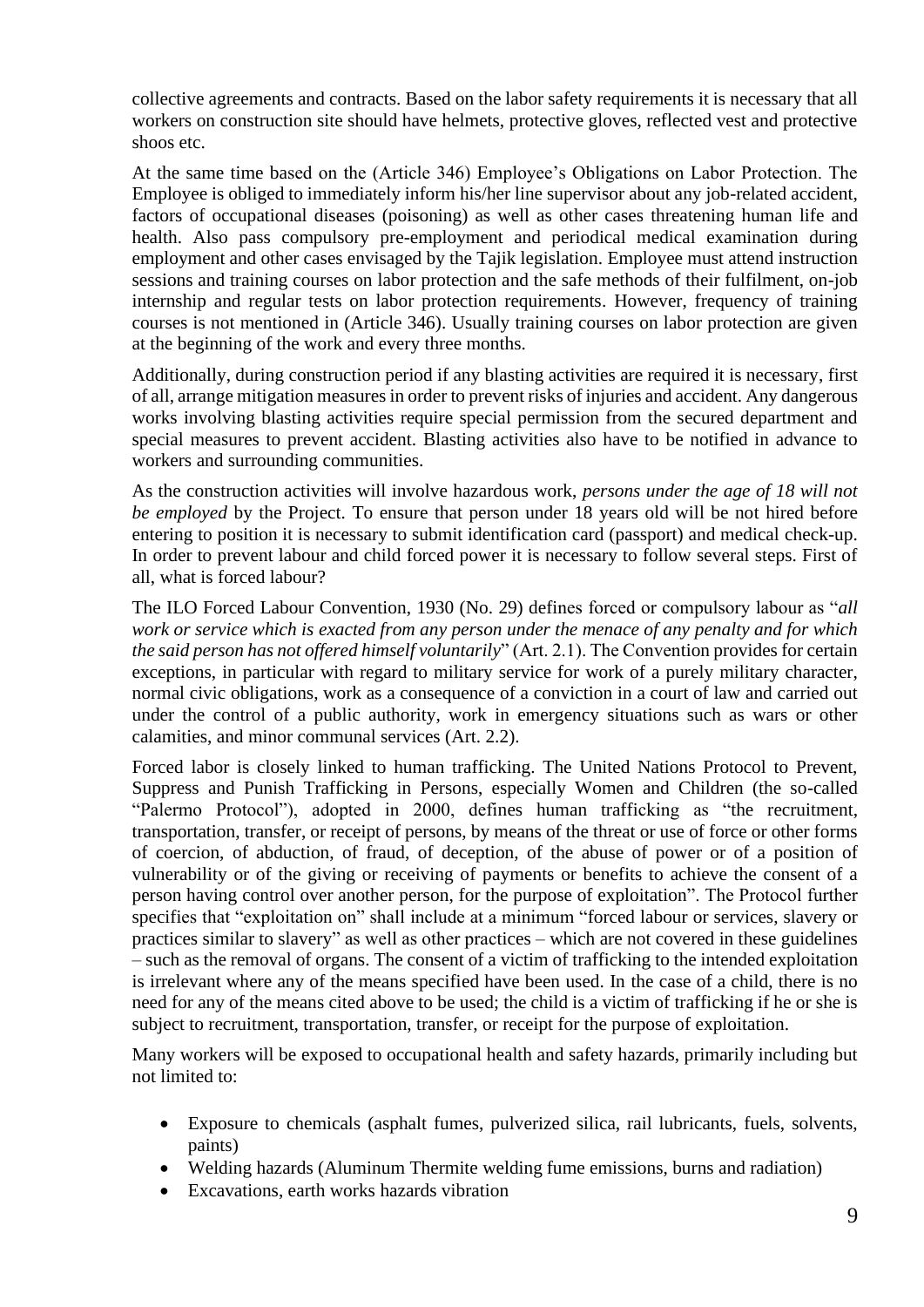- Vibration of heavy construction equipment
- Dust, Noise
- Traffic accidents.
- Lifting of heavy materials
- Accidents with exposed rebar's
- Ergonomic hazards during construction
- Environmental hazards (insects, wasps, bees, etc.)
- Electrocutions and arc fault burns
- Electrical works

There is employment risk related to hiring without contract. Therefore, in Labor Code of the Republic of Tajikistan (Article 24) and (Article 25) highlighted Labor relations between the Employee and the Employer the subject of labor contract.

No other labor risks are considered to be significant. Based on the experience with construction projects in Tajikistan, it is assessed that *overtime hours* may be a potential labor risk. Thus, according to the in Labor Code of the Republic of Tajikistan (Article 79) Overtime is used in exceptional cases as defined by Article 79 of the Code by consent of the Employee on the basis of and in accordance with the procedures defined by the Employer in mutual agreement with employee representatives. To prevent risks concerning overtime both parties Employer and Employee should follow requirements as defined in Article 79 of the Labor Code of the Republic of Tajikistan to avoid misunderstandings regarding the overtime payment.

Additionally, for labor risk mitigation according to the Labor Code of the Republic of Tajikistan Article 355. Labor Protection in Organization: Labor protection office directly accountable to the Head of organization shall be established to ensure labor protection in organization with more than 50 staff members. In case the employees are less than 50, the Employer makes a decision on establishment of labor protection office or introduction of the position (post) of labor protection officer depending on the nature of organization's operation, or delegates the responsibilities on labor protection to another specialist. Sample regulation of labor protection office within Organization shall be approved by the authorized public entity on labor and employment.

# <span id="page-9-0"></span>**BRIEF OVERVIEW OF LABOR LEGISLATION: TERMS AND CONDITIONS**

### <span id="page-9-1"></span>Types of Employment Contracts

As per the Labor Code, the main categories of employment contracts are: definite (fixed term) and indefinite (open-ended), full time and part time contracts, continuous and transitory contracts; seasonal; temporary; employment contracts with or without trial periods; provisional employment contracts; and team (gang) employment contracts. Employment which lasts only up to 30 days is transitory; and employment which requires a longer period is continual. If employment is transitory, provisions of the Obligations Act shall apply on certain matters as define by the Labor Code.

Article 22 of the Tajikistan Labor Code embraces the principle that all employees should be treated equally. Accordingly, employers cannot treat temporary and agency workers or part-time workers differently from the permanent employees unless justifiable grounds exist for the different treatment.

#### <span id="page-9-2"></span>**Wages and deductions**

#### *Article 139. Deterring the size of employee's salary*

The Employee's salary is determined based on the amount and quality of performed work. The labor spending measurements (norms of processing, norms of time, norms of services), which are determined by the employee representatives based on the minimum salary rate, tariff norms and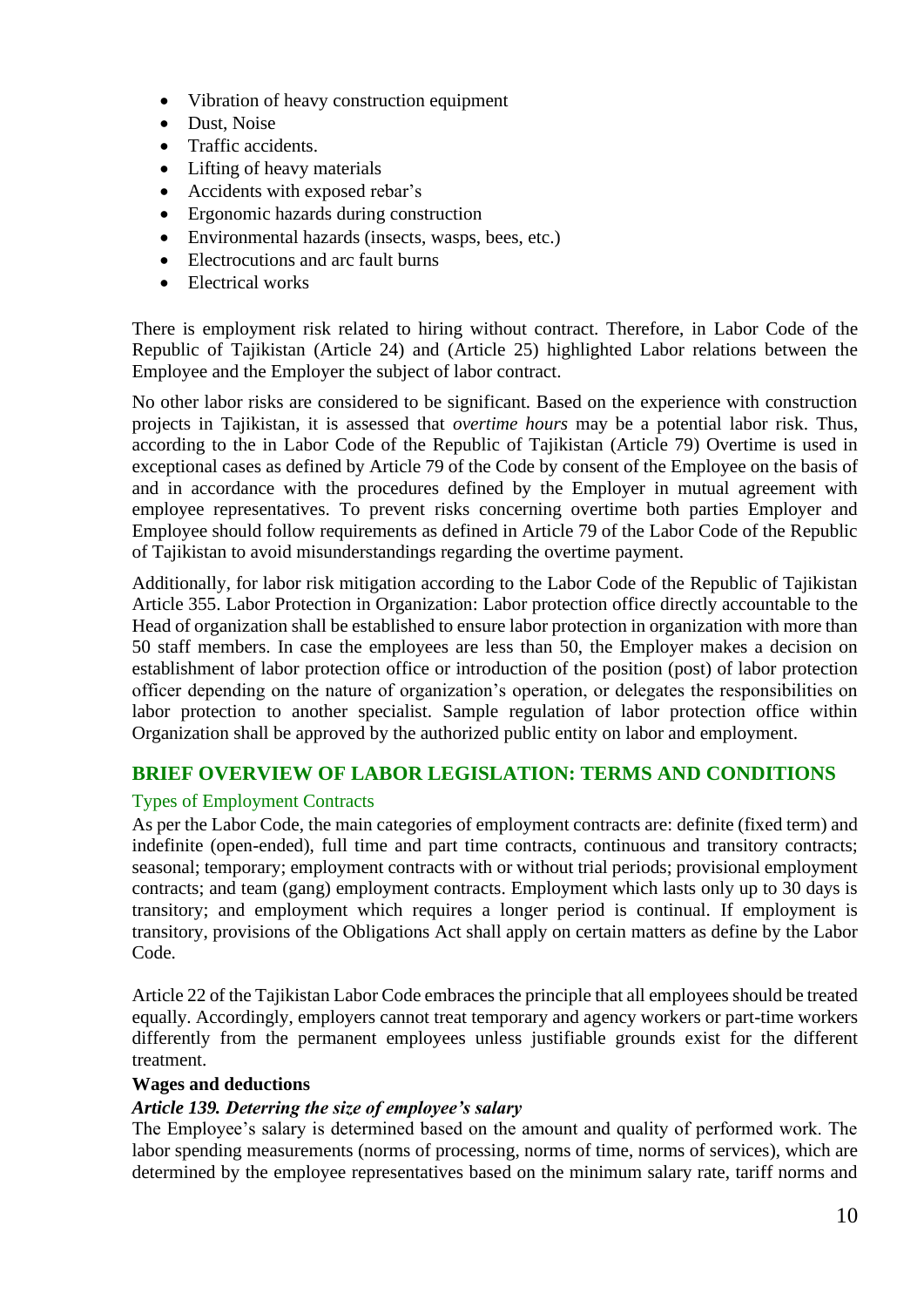grade ratio according to the level of technical, technological and industrial achievements in case of ensuring favorable working environment for employees.

Salary size shall be determined in mutual agreement between the Employer and Employee. The salary cannot be less than the minimum rate determined by the Government and shall not be limited by any maximum rate.

The salary payment system, tariff scale, salaries and other types of remuneration are determined by:

- for employees of budget funded organizations – legislative documents and other legal and regulatory documents of the Republic of Tajikistan;

- for employees of organizations funded by mixed sources (partially by budget and by entrepreneurship) - legislative documents and other legal and regulatory documents of the Republic of Tajikistan, as well as labor contract, collective agreements and contracts and Organization's internal (local) regulations;

- for employees of other organizations - labor contract, collective agreements and contracts and organization's internal (local) regulations.

The Employer has the right to determine various systems of reward, monetary encouragement and additional payments in mutual agreement with employee representatives.

Pursuant to Article 158 (Tajikistan Labour Code) Any worker whose wage is not paid at the end of the month or delayed by the fault of Employer. The employer is obliged to additionally pay the employee funds in the amount of the bank interest rate existing at the place of work on the day of payment for each day of delay.

The terms for the payment of wages are established in an employment contract, agreement and collective bargaining agreements or other local regulatory act and may not be less than once every half month.

If the salary payment day coincides with the weekend and non-working holiday, its payment is made on the eve of this day.

Upon dismissal of an employee, all amounts due to the employee are paid on the last day of work.

Salaries not received by the employee by the day of death are issued to his family members or to the person who incurred the costs of the funeral.

In case of a delay due to the fault of the employer of the payment of wages in comparison with the established deadlines, the employer is obliged to additionally pay the employee funds in the amount of the bank interest rate existing at the place of work on the day of payment for each day of delay.

The employer is responsible for the delay in payment of wages, in accordance with the legislation of the Republic of Tajikistan.

Pursuant to Article 157 (Tajikistan Labour Code) Remuneration of labor in case of non-compliance with production standards, marriage, downtime, as well as in the development of new industries (products)

In case of non-compliance with production standards, marriage and downtime not due to the fault of the employee, he retains the average monthly earnings.

If the production standards are not complied with through the fault of the employee, payment is made for the work actually performed.

Complete defective products and simple employee faults are not payable. Partial defects due to the fault of the employee are paid at lower prices, depending on the degree of validity of the products, set by the employer after agreement with the representatives of the workers.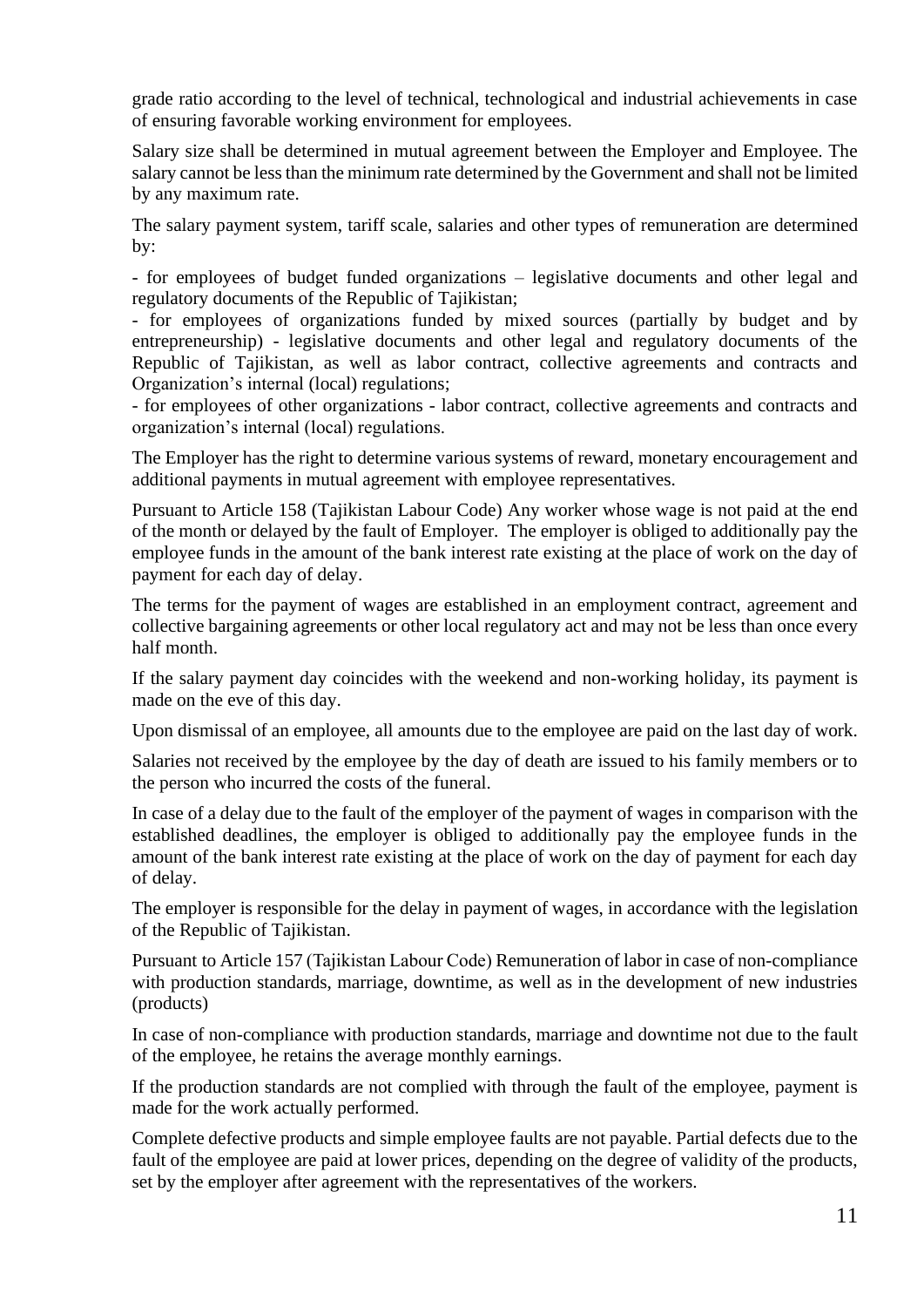The marriage of products due to a latent defect in the material being processed, as well as the marriage through no fault of the employee, discovered after acceptance of the products by the technical control body, shall be paid on a par with suitable products.

The amount of remuneration of employees during the development of new production (products) is determined in the employment contract, agreement and collective agreements.

### <span id="page-11-0"></span>**Working hours**

According to the Tajikistan Labour Code (Article 67); The regular length of working time in Organization shall not exceed 40 hours in a week.

The working time also includes preparatory and finalization activities (receiving position (post) related instructions, materials, tools, familiarization with office equipment, documents, preparing and cleaning workplace, handover of final products and breaks according to labor arrangement technologies, rules of labor classification and protection, time of presence or waiting time, the free time not used by the staff at its own discretion, time on duty during non-business days and holidays and other periods defined in the labor contract, collective agreements and contracts, the Employer's documents or legal and regulatory documents of the Republic of Tajikistan.

Reduced length of working time of not more than 35 hours a week is defined for the employees exposed to the negative impact of physical, chemical, biological and other factors during the employment process. The Government of the Republic of Tajikistan approves the list of production, workshops, occupations and positions entitled to reduced length of working time. (Article 66).

The workers shall be informed of the starting and ending times of daily working periods as well as of break times.

Starting and ending times of the working period may be arranged differently for workers, according to the nature of the work. (Article 66).

#### <span id="page-11-1"></span>**Periods reckoned as working period**

According to the Tajikistan Labour Code; The following periods shall be reckoned within the daily working period of the workers.

The working time duration can be regular, reduced or part-time.

The working time also includes preparatory and finalization activities (receiving position (post) related instructions, materials, tools, familiarization with office equipment, documents, preparing and cleaning workplace, handover of final products and breaks according to labor arrangement technologies, rules of labor classification and protection, time of presence or waiting time, the free time not used by the staff at its own discretion, time on duty during non-business days and holidays and other periods defined in the labor contract, collective agreements and contracts, the Employer's documents or legal and regulatory documents of the Republic of Tajikistan. (Article 66)

As per the (Article 67) of the Tajikistan Labor Code regular length of working time. Regular length of working time in Organization shall not exceed 40 hours in a week. The labor contract, collective agreements and contracts may envisage shorter working time with the salary for regular working time.

According to the (Article 68) of the Tajikistan Labor Code regarding reducing length of working time. Reduced length of working time without reduction of remuneration shall be applied towards a selected group of employees based on their age, health, nature of their employment duties and other circumstances envisaged by this Code and other legal and regulatory documents of the Republic of Tajikistan, as well as the labor contract.

The reduced length of working time is applied for the following persons: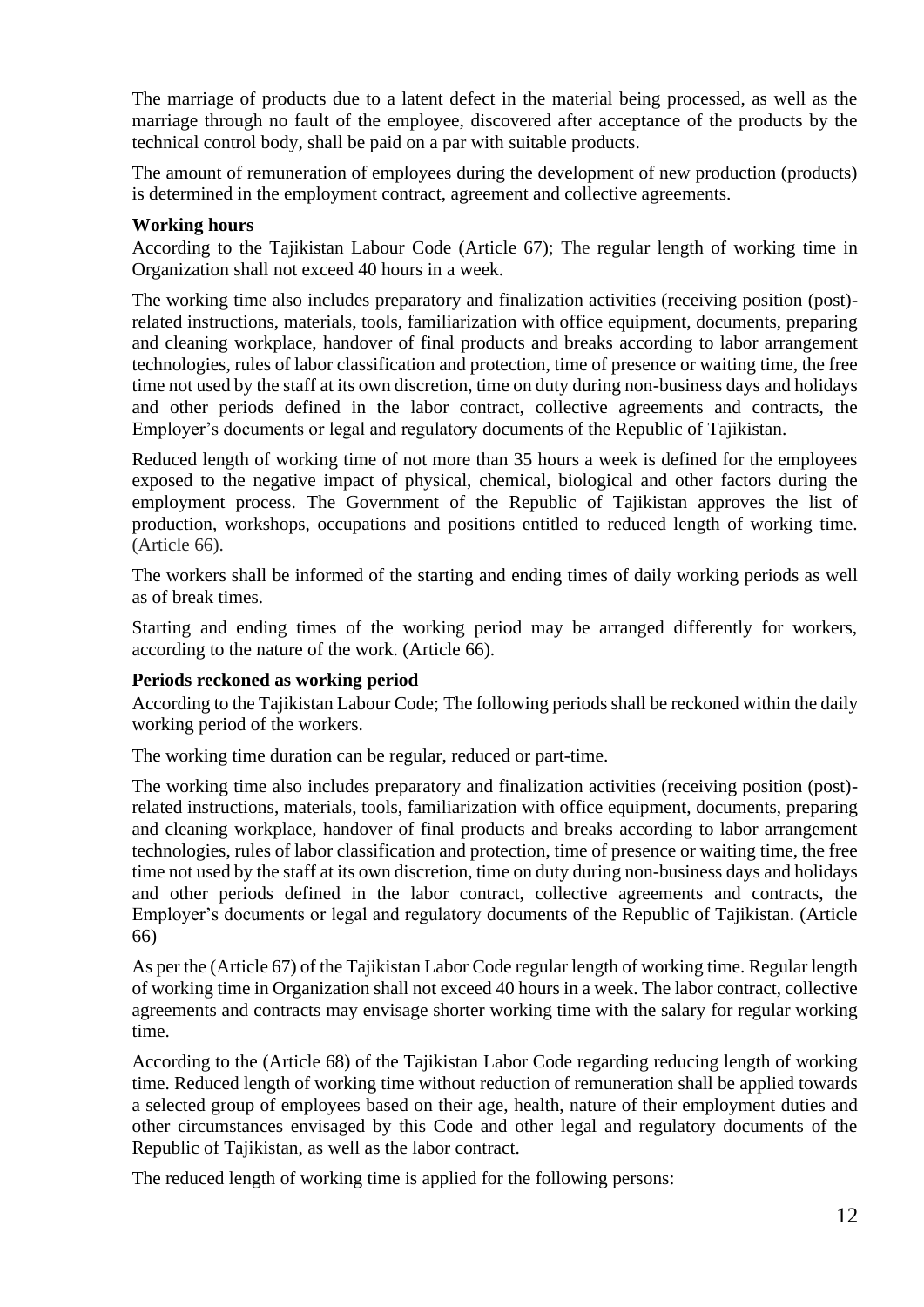- Women and other individuals with family commitments;
- Employees with disabilities;
- <span id="page-12-0"></span>- Employees engaged in hazardous or special work.

#### **Overtime hours and overtime payment**

As per Article 79 of the Labor Code of the Republic of Tajikistan, works which exceed forty hours a week are defined as overtime. An employer may request employees to work overtime. The employee's consent shall be required for overtime work.

Overtime for every employee shall not exceed 120 hours a year.Involvement of employees in overtime is exercised in compliance with the restrictions for employees with disabilities, women, individuals with family commitments and minors defined by this Code.It shall be prohibited to work overtime in case of 12 hour shift and also the works with especially severe and harmful conditions.

Employees underage of 18, pregnant women, and breastfeeding mother cannot be required to work overtime.

#### <span id="page-12-1"></span>**Weekly rest day and rest breaks**

According to the Labor Code of the Republic of Tajikistan (Article 86). All employees are granted weekends (regular weekly weekends).

Employees are granted two days of weekend in a five-day working week and one day of weekend in a six day working week accordingly.

Sunday is a general weekend. The second day of weekend in a five-day working week is determined according to the Organization's timetable. Both days of weekend are granted consecutively.

In the organizations, where it is impossible to stop operation due to the industrial and technical conditions or the need for continuous supply of population, as well as other organizations with uninterrupted operation, the weekends are granted in various days of week to different groups of employees according to the shift timetable approved by the Employer in preliminary consultation with employee representatives.

Based on the (Article 87) of the Labor Code of the Republic of Tajikistan concerning Prohibiting Work on Weekends. Exceptional Cases of Employee Involvement in Work on Weekends. It shall be prohibited to work on weekends. The employees can be involved in work on weekends based on mutual agreement with the employee representatives in the following exceptional cases:

- To prevent and eliminate the consequences of natural disasters, job related accidents or immediately overcome their consequences:

- To prevent incidents, casualty and destruction of property;

- To implement urgent activities foreseen in advance, fulfillment of which is important for further smooth operation of organization or its selected departments;

- In other cases envisaged by the Tajik legislation and Organization's internal (local) regulations.

Employees' involvement in work on weekends is exercised in compliance with restrictions defined by this Code and other legal and regulatory documents of the Republic of Tajikistan for employees with disabilities, women, persons with family commitments and minors.

According to the Labor Code of the Republic of Tajikistan (Article 90). There are the following types of leave: Annual paid leave; Social leave; Unpaid leave; Temporary unpaid or partially paid leave; other leaves as defined by the Tajik legislation.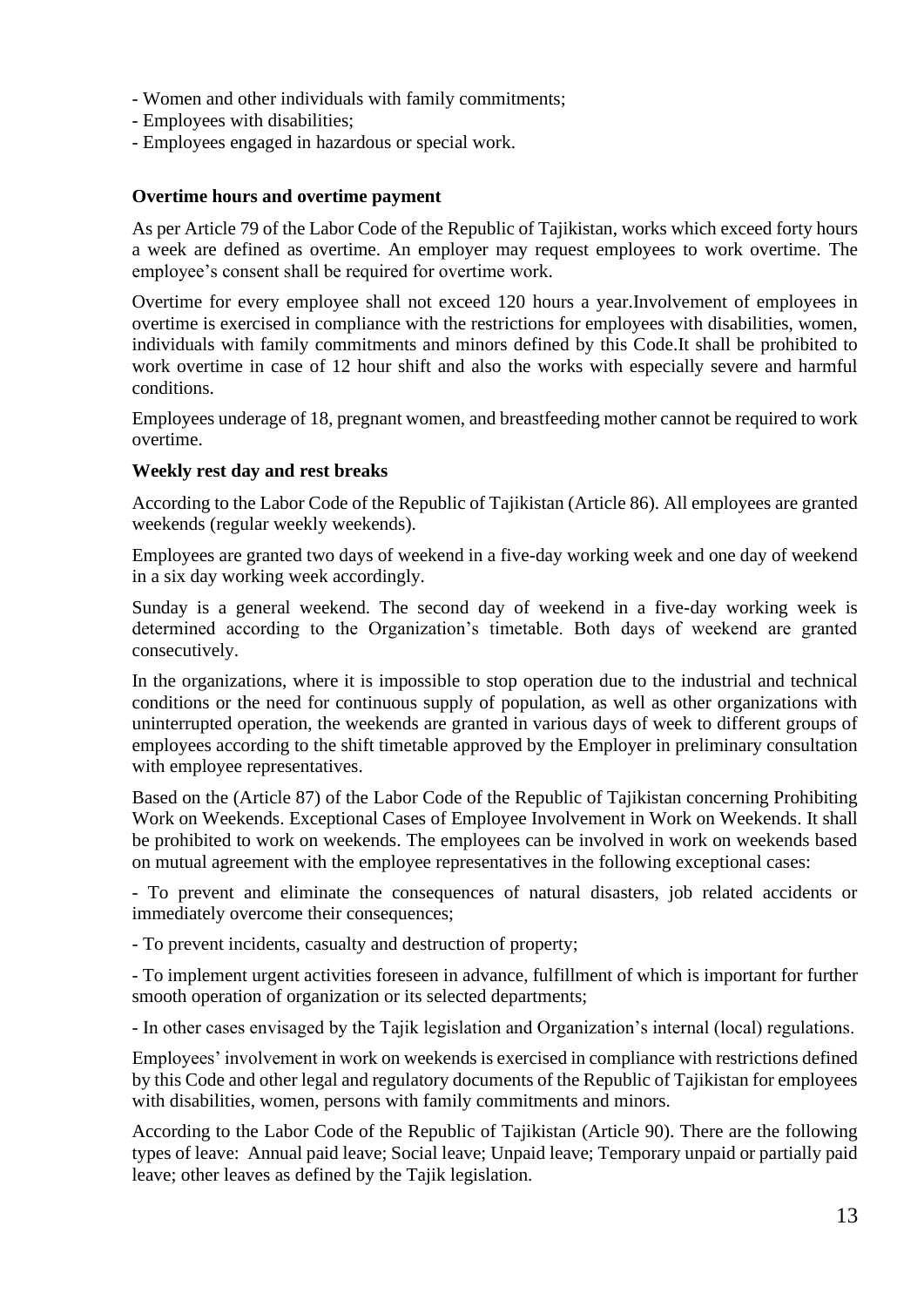The leaves are documented by the document issued by the Employer.

Article 91. Right to Annual Paid Leave and Social Leave

Employees have the right to annual paid leave and social leave in accordance with the provisions envisaged by this Code.

It is not allowed to substitute annual paid leave with the monetary reimbursement except the cases, when the Employee subject to dismissal did not use his/her leave.

Article 92. Right to Main Annual Paid Leave and Main Annual Extended Leave

Employees have the right to main annual paid leave or main annual extended leave regardless of the Employer and the type of labor contract they have, legal form of Organization and their salary.

Article 93. Length of Main Annual Minimum Leave

1. The length of main annual minimum leave shall make 24 calendar days.

2. The main annual minimum leave is granted to all employees in a mandatory manner.

3. The Employer has the right to extend the length of main annual minimum leave to more than 24 days with the use of Organization's internal funds in accordance with the procedures and terms of the labor contract, collective agreements and contracts.

4. Non-business holidays, temporary disability, as well as pregnancy and birth delivery leaves shall not be a part of the main annual paid leave.

5. In case non-business holidays fall into the period of employee's main annual leave, the main annual paid leave is extended by the number of non-business holidays.

Article 94. Length of Main Annual Extended Leave. A selected group of employees may be entitled to the main extended leave in accordance with the legal and regulatory documents of the Republic of Tajikistan given the nature and conditions of the employment duties, age, length of experience, health state, and other circumstances.

The Government of Tajikistan shall determine the list of organizations, occupations and positions outlined in paragraphs 1-5 of Article 94.2.

Article 95. Additional Annual Leave

The Employer is obliged to grant additional annual leave to the following individuals:

- Employees working in hazardous and difficult conditions;
- Employees with special job;
- Employees working in unfavorable natural and climatic conditions:
- Employees with irregular working day;
- In other cases, as defined by the Tajik legislation, labor contract, collective agreements and contracts.

# <span id="page-13-0"></span>**Labor Disputes**

The Labor Code of Tajikistan includes provisions that allow workers to resolve disputes in cases where there is a disagreement between the employer and the employee over the essential terms and conditions of a labor agreement or other aspects of work.

The employee who alleges that no reason was given for the termination of his employment contract or who considers that the reasons shown were not valid to justify the termination shall be entitled to lodge an appeal against that termination with the labour court within one month of receiving the notice of termination. If there is an arbitration clause in the collective agreement or if the parties so agree, the dispute may also be referred to private arbitration within the same period of time.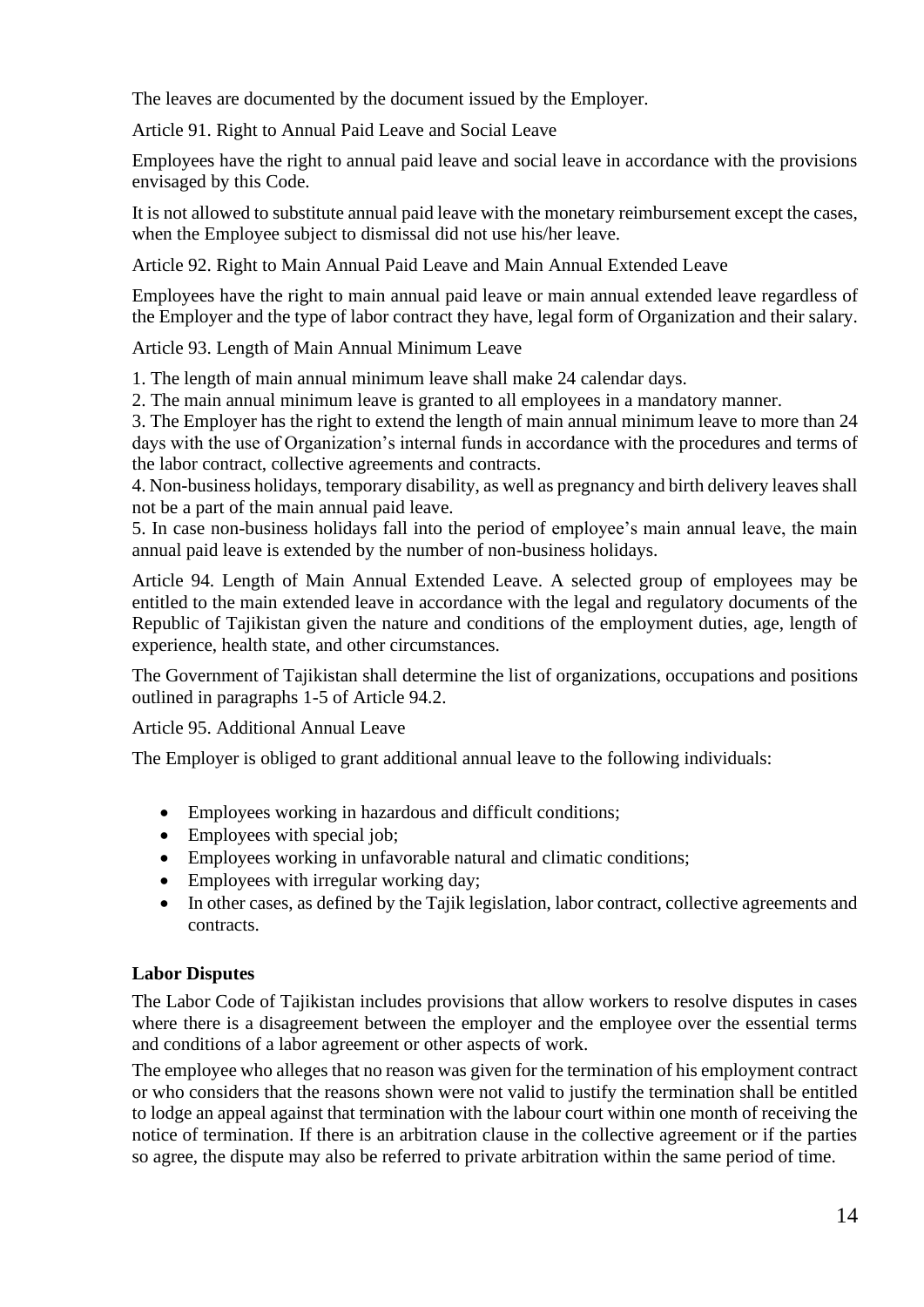Individual labor disputes arise as a result of disagreement between the Employer and the Employee on enforcement of the legal and regulatory documents of the Republic of Tajikistan on labor and employment and their procedures of re-settlement shall be envisaged in labor contract, and collective agreements and contracts.

According to the Labor Code of the Republic of Tajikistan (Article 322) regarding Collective Labor Dispute Judicial Hearing. Collective labor disputes on enforcement of the Tajik legal and regulatory documents on labor (their non-enforcement or breach) shall be considered by the court based on the application of the representative of a party. The rules and timeframes defined by this Code for individual labor disputes shall be applied in case of judicial hearing of applications and implementation of the court decisions.

In case of labor contract termination without legal grounding or illegal transfer of the Employee to another job, changing his/her duty station (workplace), changing labor conditions or suspending the Employee, the individual labor disputes entity issues a decision on re-instatement, except the cases as defined by Article 206.3.

The Employee, who is re-instated in his/her previous job, is paid his/her average monthly salary for the entire period, during which s/he did not work inevitably (was suspended) or the difference of the salary for the lower paid works.

The decision of the individual labor disputes entity on reinstatement of the Employee to his/her previous workplace shall be executed immediately. In case the Employer executes the decision on the Employee re-instatement with delay, the individual labor disputes entity issues a decision on the payment of Employee's average monthly salary or the salary difference during the period of delay.

# <span id="page-14-0"></span>**BRIEF OVERVIEW OF LABOR LEGISLATION: OCCUPATIONAL HEALTH AND SAFETY (OHS)**

According to the Labor Code of the Republic of Tajikistan (Article 349) on labor protection. Public Standard Requirements for Labor Protection.

The public standard requirements envisaged in the legal and regulatory documents of the Republic of Tajikistan on labor protection determine the rules, procedures and requirements to protection of employees' life and health in the process of employment.

Fulfilment of the public standard requirements on labor protection is mandatory for legal and individual entities in all types of activities, including designing, construction (reconstruction) and use of facilities, designing tools, mechanisms and other equipment, development of technological processes and arrangement of industry and labor. The Employer shall be in charge of regular control over the compliance with all requirements, rules and norms of safety in running works and labor protection by employees.

Based on the (Article 350) Labor Code of the Republic of Tajikistan. Compulsory Special and Occupational Training on Labor Safety.

Authorized public entity shall ensure training of specialists at general vocational and higher education institutions for operation in the labor protection office.

Primary vocational, secondary vocational and higher education institutions shall arrange the Course on labor protection for attendants and students by taking into account the industrial specifics of various economy areas.

It is prohibited to grant work permission to individuals, who do not have the necessary occupational training and did not pass labor protection examination according to the determined procedures.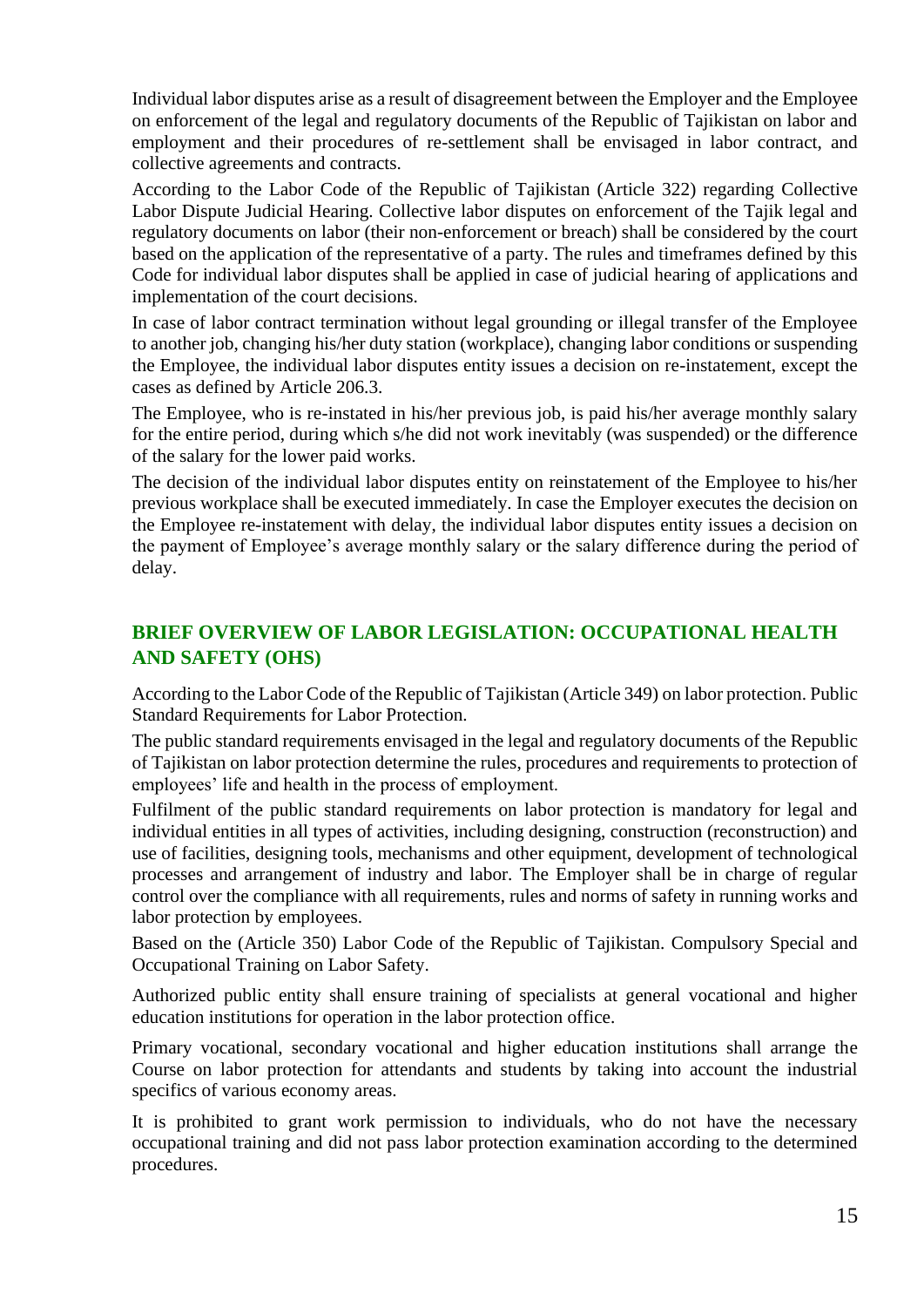Organization's administration is obliged to ensure regular training system for labor protection and staff professional development.

Heads of organization, their deputies in charge of labor protection arrangement, heads, specialists of labor protection offices shall attend professional development courses on labor protection not less than once in five years.

According to the Labor Code of the Republic of Tajikistan (Article 352). Conformity of Industrial Facilities (Work site), Equipment.

Technological Processes and Products with Labor Protection Requirements.

Projects on construction and renovation of industrial facilities, as well as machines, mechanisms and other industrial equipment and technological processes shall meet the labor protection requirements.

Construction, renovation, technical re-equipment of industrial facilities, production and application of new machinery and technologies is prohibited without the state labor conditions examination entity's opinion on conformity of the projects outlined in Article 352.1 with the labor protection requirements as well as without permission of relevant public control agency on compliance with the labor protection requirements is prohibited.

New or renovated industrial facilities shall not be launched without the opinion of relevant public control agency on compliance with the labor protection requirements.

It is prohibited to apply harmful or hazardous substances, materials, products, goods and services, for which metrological control methods and tools are not developed and their toxicological (sanitary and hygiene, medical and biological) evaluation is not conducted.

In case of application of new harmful or hazardous substances not applied in the Organization earlier, the Employer is obliged to undertake measures on protection of life and health of its employees and agree them upon with relevant public control agency on compliance with the labor protection requirements prior to their application.

Production tools, mechanisms and other equipment, vehicles, technological processes, materials and chemical substances, local and imported personal and collective protection tools of employees shall meet the labor protection requirements determined in the Republic of Tajikistan and have certificate of compliance.

Based on the Labor Code of the Republic of Tajikistan (Article 357). Public Oversight of Compliance with Labor Protection Requirements

Public oversight of compliance with rules and norms of labor protection is exercised by the trade unions and other employee representatives, who for this purpose have the right to establish their inspectorate and also select their authorized representatives for labor protection.

Inspectors and authorized individuals on labor protection from trade unions and other employee representatives have the right to:

- $\checkmark$  oversee the compliance with the legal and regulatory documents of the Republic of Tajikistan on labor protection by employers;
- $\checkmark$  run independent analysis of labor conditions and safety of employees;
- $\checkmark$  participate in inspection of job-related accidents and occupational diseases and also independently inspect them;
- $\checkmark$  get information from heads and other officials of organization on labor conditions and protection as well as other job-related accidents and occupational diseases;
- $\checkmark$  propose request on suspension of works in case of threat to life and health of employees;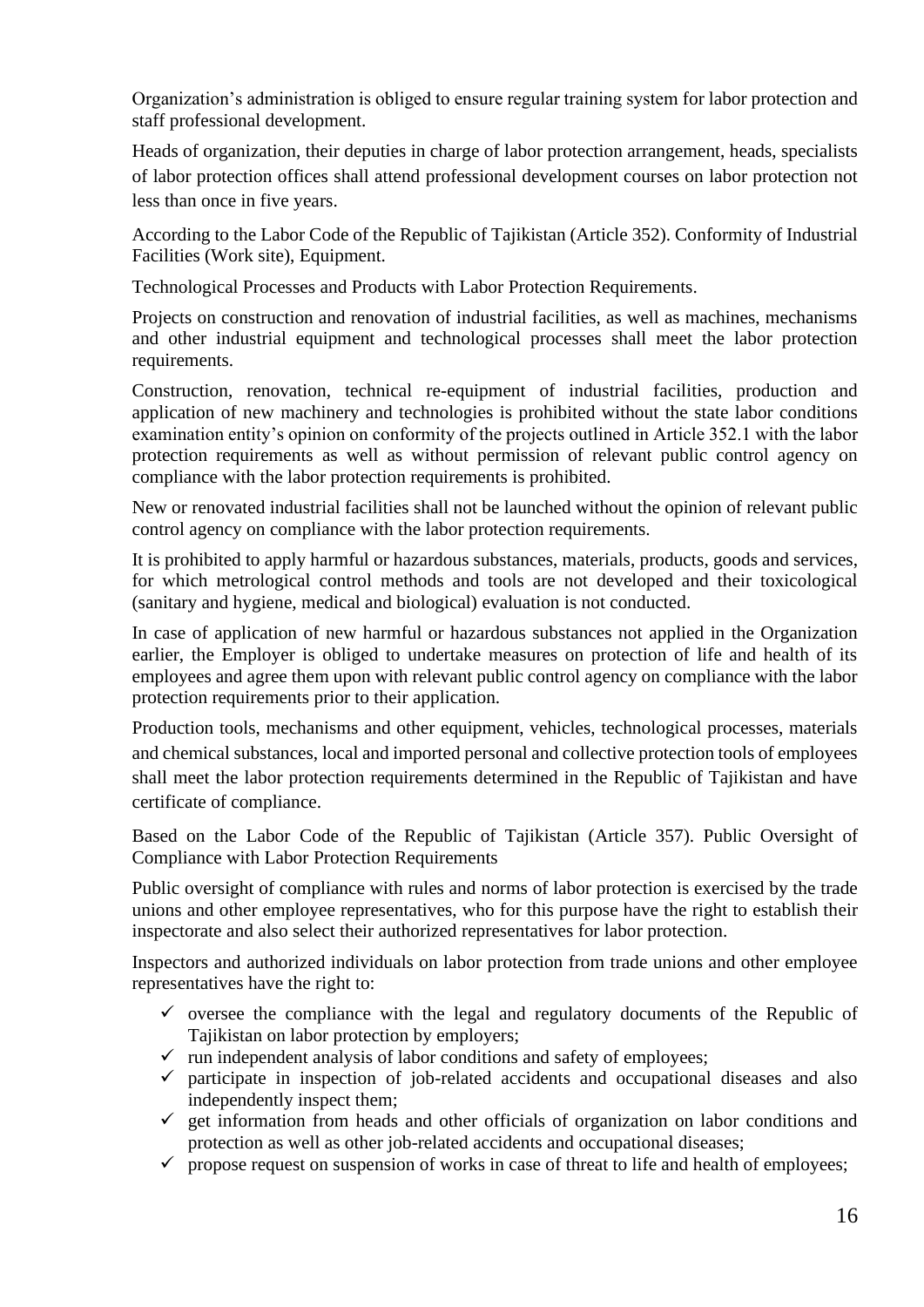- $\checkmark$  issue orders to employers on elimination of revealed violations of labor protection requirements compulsory for implementation;
- $\checkmark$  ensure inspection of labor conditions and protection, fulfillment of employers' obligations on labor protection envisaged by collective agreements and contracts;
- $\checkmark$  participate as independent experts in the activities of commissions on inspection and launch of production facilities and tools;
- $\checkmark$  participate in development of draft legal and regulatory documents of the Republic of Tajikistan on labor protection and also agree upon them in accordance with the procedures in place;
- $\checkmark$  apply to relevant authorities to bring to justice the entities, who violated the labor protection requirements and hided job-related accidents;
- $\checkmark$  participate in settlement of labor disputes related to violation of provisions of this Code and other legal and regulatory documents of the Republic of Tajikistan, commitments on labor protection envisaged in collective agreements and contracts as well as change of employment conditions;
- $\checkmark$  have other rights and duties envisaged by the legal and regulatory documents of the Republic of Tajikistan.

The trade unions and other employee representatives have the right to free inspection of compliance with the labor protection requirements and make proposals to officials to review and eliminate revealed violations of labor protection requirements in a mandatory manner.

According to the Labor Code of the Republic of Tajikistan (Article 358). The Rights of Public Inspectors on Labor Protection. Public inspectors on labor protection have the right to:

- $\checkmark$  protect employees' rights to labor protection before the Employer through public oversight for compliance with legal and regulatory documents of the Republic of Tajikistan, and collective agreements and contracts to ensure labor safety, labor conditions and occupational safety in organizations;
- $\checkmark$  participate in the inspection of job-related accidents and labor safety conducted by government labor inspectors;
- $\checkmark$  obtain information and explanation, including information in writing from the Employer and other officials of organization on implementation of their duties;
- $\checkmark$  oversee the implementation of the Employer's commitments set out in collective agreements and contracts on labor protection;
- $\checkmark$  submit to official's proposals to eliminate the existing shortcomings revealed as a result of inspections;
- $\checkmark$  participate in the activities of commission for inspection and acceptance of production facilities and tools for further application;
- $\checkmark$  participate in drafting legal and regulatory documents of the Republic of Tajikistan on labor and labor protection and make proposals [on their improvement];
- $\checkmark$  apply to relevant public authorities to bring the Employer and other officials of organization to justice for violation of legal and regulatory documents of the Republic of Tajikistan on labor, occupational safety and labor protection, provisions of collective agreements and contracts, including concealment (hiding) of job-related accidents and occupational diseases;
- $\checkmark$  participate in discussions of labor disputes related to the change of labor conditions, violation of provisions of the legal and regulatory documents of the Republic of Tajikistan on labor, occupation safety and protection, failure to comply with the commitments envisaged in labor contracts, and collective agreements and contracts;
- $\checkmark$  appeal to court with the employee's application for protection of employees' rights to compensation of damage caused as a result of getting disability or other damage to health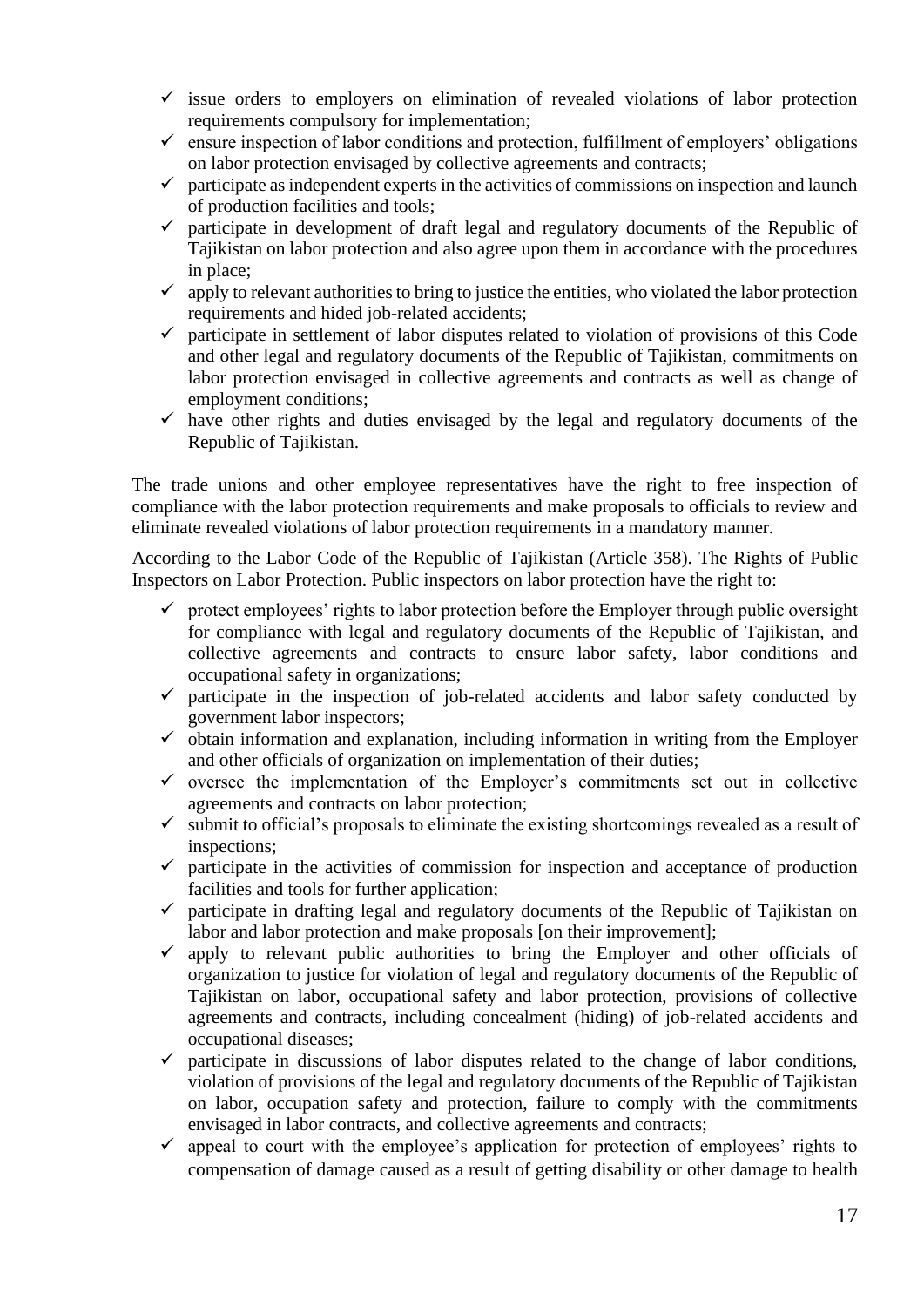related to fulfilment of employment duties and other cases of humiliation of employees' rights to labour, occupational safety and protection.

## **The World Bank Environmental and Social Standards: ESS 2**

The World Bank's stipulations related to labor are outlined in its ESS Standard-ESS2. This helps the Borrowers in promoting sound worker-management relationships and enhance the development benefits of a project by treating workers in the project fairly and providing safe and healthy working conditions. Key objectives of the ESS 2 are to:

- Promote safety and health at work;
- Promote the fair treatment, nondiscrimination and equal opportunity of project workers;
- protect project workers, including vulnerable workers such as women, persons with disabilities, children (of working age, in accordance with this ESS) and migrant workers, contracted workers, community workers and primary supply workers, as appropriate;
- Prevent the use of all forms of forced labor and child labor;
- Support the principles of freedom of association and collective bargaining of project workers;
- Provide project workers with accessible means to raise workplace concerns.

ESS2 applies to project workers including fulltime, part-time, temporary, seasonal and migrant workers. Where government civil servants are working in connection with the project, whether full-time or part-time, they will remain subject to the terms and conditions of their existing public sector employment agreement or arrangement, unless there has been an effective legal transfer of their employment or engagement to the project. ESS2 will not apply to government civil servants.

Working conditions and management of worker relationships**.** The Borrower will develop and implement written labor management procedures applicable to the project. These procedures will set out the way in which project workers will be managed, in accordance with the requirements of national law and this ESS. The procedures will address the way in which this ESS will apply to different categories of project workers including direct workers, and the way in which the Borrower will require third parties to manage their workers.

Project workers will be provided with information and documentation that is clear and understandable regarding their terms and conditions of employment. The information and documentation will set out their rights under national labor and employment law (which will include any applicable collective agreements), including their rights related to hours of work, wages, overtime, compensation and benefits, as well as those arising from the requirements of this ESS. This information and documentation will be provided at the beginning of the working relationship and when any material changes to the terms or conditions of employment occur.

# <span id="page-17-0"></span>**RESPONSIBLE STAFF**

The overall responsibility for the implementation of all aspects of the project live with the MOT. The MOT will hire the Project Implementation Group for project implementation. The Project Implementation Group will be comprised by Project coordinator, social and environmental issues specialist, procurement specialist, financial management specialist, technical specialists. Each Contractor will have occupational health and safety specialist as required by national legislation (Engineer of labor safety).

The social and environmental issues specialist (a person designated within the PIG which is likely to be the environmental and social officer/ GRM specialist) will be responsible for the following aspects of the labor management procedures: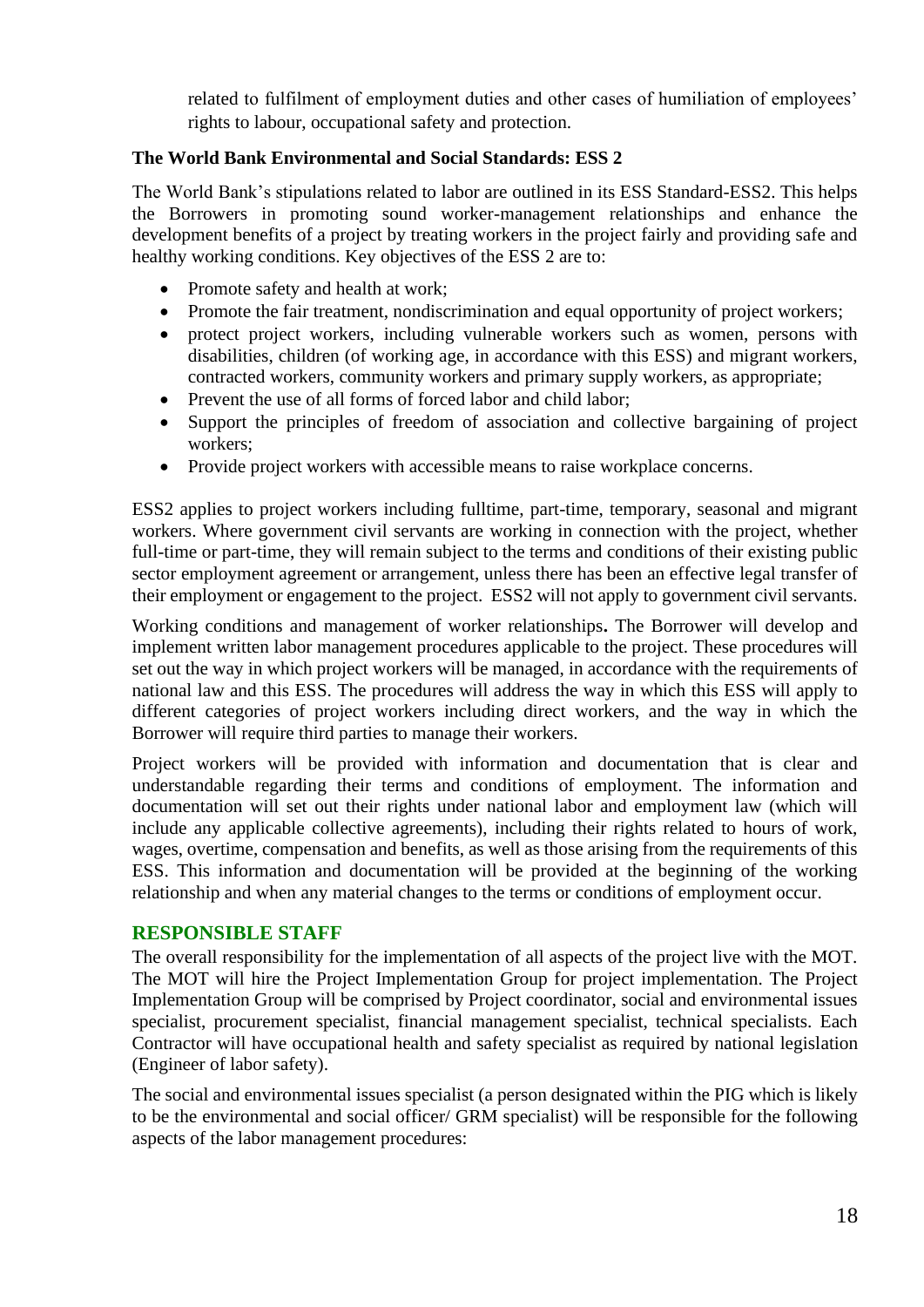- Ensure that contractor(s) responsible for the civil works under the project prepare the OHS plan to meet the requirements of national occupational health and safety regulations before the start of the works.
- Monitor regularly that the Contractor(s) are meeting contractual obligations towards contracted and sub-contracted workers as included in the General Conditions of Contract the World Bank Standard Bidding Documents, and in line with this LMP, ESS2 and the national Labor Code and Laws.
- Monitor that OHS standards are met at workplaces in line with national occupational health and safety legislation and Occupational Health and Safety Plan.
- Ensure that the workers for all contractors and subcontractors are aware about the grievance redress mechanism.
- Ensure that grievances are registered and addressed properly by the appropriate party.

Roles and responsibilities of supervising consultants:

- Ensure that contractor(s) responsible for the civil works under the project implement the OHS plan approved by the PIG.
- Monitor that the Contractor(s) are meeting contractual obligations towards contracted and sub-contracted workers as included in the General Conditions of Contract the World Bank Standard Bidding Documents, and in line with this LMP, ESS2 and the national Labor Code and Laws, and report their compliance in the monthly progress report.
- Monitor that OHS standards are met at workplaces in line with national occupational health and safety legislation and Occupational Health and Safety Plan, and report their compliance in the monthly progress report.
- Assign a staff responsible for receiving grievances from contracted workers.
- Ensure that grievances are registered and addressed properly by the appropriate party, and report outstanding grievances in the monthly progress report.

The Contractor(s) will be responsible for the following:

- Assigning or employing a person responsible for the adaption and implementation of the OHS plan to the requirements of the project.
- Maintaining records of recruitment and employment process of contracted workers
- Communicating clearly job description and employment conditions to contracted workers
- Having a system for regular review and reporting of labor, and occupational safety and health performance on site.
- Developing and implementing a grievance registration mechanism that would record and address the grievances raised by the workers.
- Additionally, Contractor is responsible to follow and implement code of conduct as part of contractor's responsibilities and delivering regular orientation and OHS training to employees.

If the contractor does not follow the obligations above, penalty will be imposed per penalty clauses provided in the Contract.

### <span id="page-18-0"></span>**PROCEDURES**

This section sets out information on OHS, reporting and monitoring and other general project policies related to the management of project-related labor pool.

All the contractors under the project will have to comply with the legislation requirement of OHS and Labor Code as well as the provisions set under the World Bank's ESS 2. The contractor(s) Tajikistan will have to prepare or adjust their internal regulations, in case they do not comply with the current legislation. They will also make them known and available to their staff and workers and will cover the following aspects: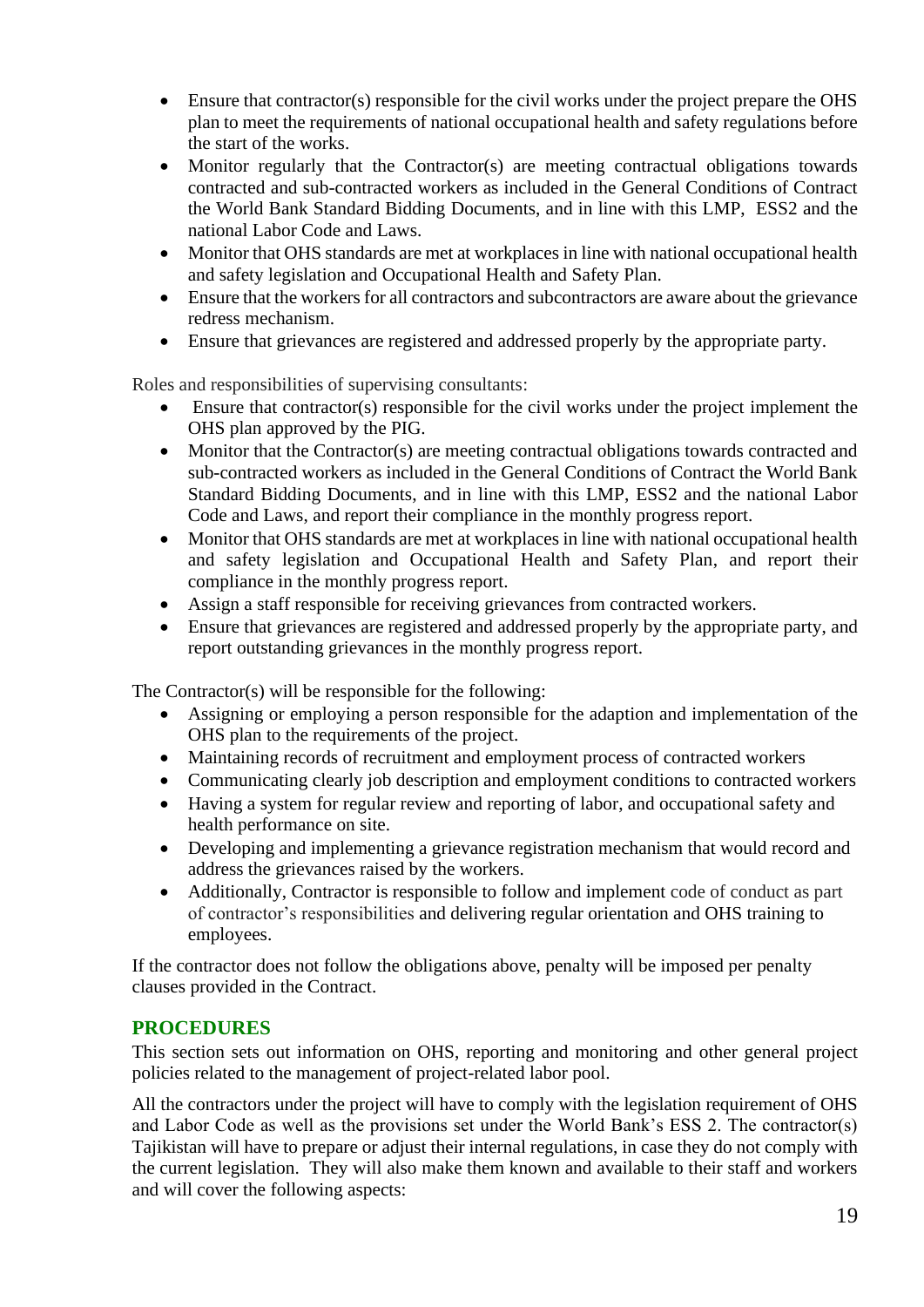### • **Non-discriminatory Nature of Employment**

All the workers hired under the project, whether direct, contracted or sub-contracted, will be employed based on the principles of non-discrimination. As per of the Tajikistan Labor Code, any discrimination based on gender, age, race, ethnicity, political option, social origin, residence, handicap, status or trade union activity, as well as other criteria not related to his professional qualities, shall be prohibited.

## • *Terms of Employment*

All workers will have **written contracts** describing terms and conditions of work. Workers will sign the employment contract in two copies. Terms and conditions of employment will be available at work sites. Each staff or worker will receive a brief orientation covering the contents of the contract; the internal regulations of the institution; the work safety and OHS arrangements in the workplace.

The Project Implementation Group will have to ensure that all part-time and seasonal construction workers all have written contractors as unpaid overtime work and generally failure to pay individuals who do not have signed contracts is one of the main risks of abuse in the construction industry.

# <span id="page-19-0"></span>**AGE OF EMPLOYMENT**

Tajikistan law prohibits anyone under 18 from performing arduous or dangerous work. The contractors will be required to verify the identify and age of all workers. This will require workers to provide official documentation, which could include a birth certificate, certificate based on the results of a medical examination, national identification card or a passport. If a child under the minimum age (18years old) is discovered working on the project, measures will be taken to immediately terminate the employment or engagement of the child in a responsible manner, taking into account the best interest of the child.

# <span id="page-19-1"></span>**TERMS AND CONDITIONS OF EMPLOYEMENTS**

The terms and conditions of employment applying to all types of project workers shall be governed by the internal regulations of contractors and suppliers in line with the Tajikistan Labor Code and other labor-related legislation. These terms and conditions will be clearly mentioned in the written contracts for all type of workers, whether full-time or part-time, and be made known to project workers prior to commencement of work.

According to the Tajikistan Labour Code (Article 67)the work hours are 40 per week for all workers. The number of weekly overtime hours and the payment of overtime shall be governed by the provisions of the Tajikistan Labor Code which is in line with the ESS2.

# <span id="page-19-2"></span>**GRIEVANCE MECHANISM**

The MOT jointly with Project Implementation Group will establish a grievance mechanism for project stakeholders, all types of project workers and other interested parties to submit questions, comments, suggestions and/or complaints and provide any form of feedback on all project-funded activities

The Contractor(s) will have to inform their workers, and sub-contractor(s), and display publicly on worksite the information about the existing project GRM which will include:

- a brief description of the GRM mechanism and what it is used for
- the process to send grievances such as comments/complaints forms via suggestion boxes, email, a telephone hotline with an indication of the email, telephone number, fax; mailing address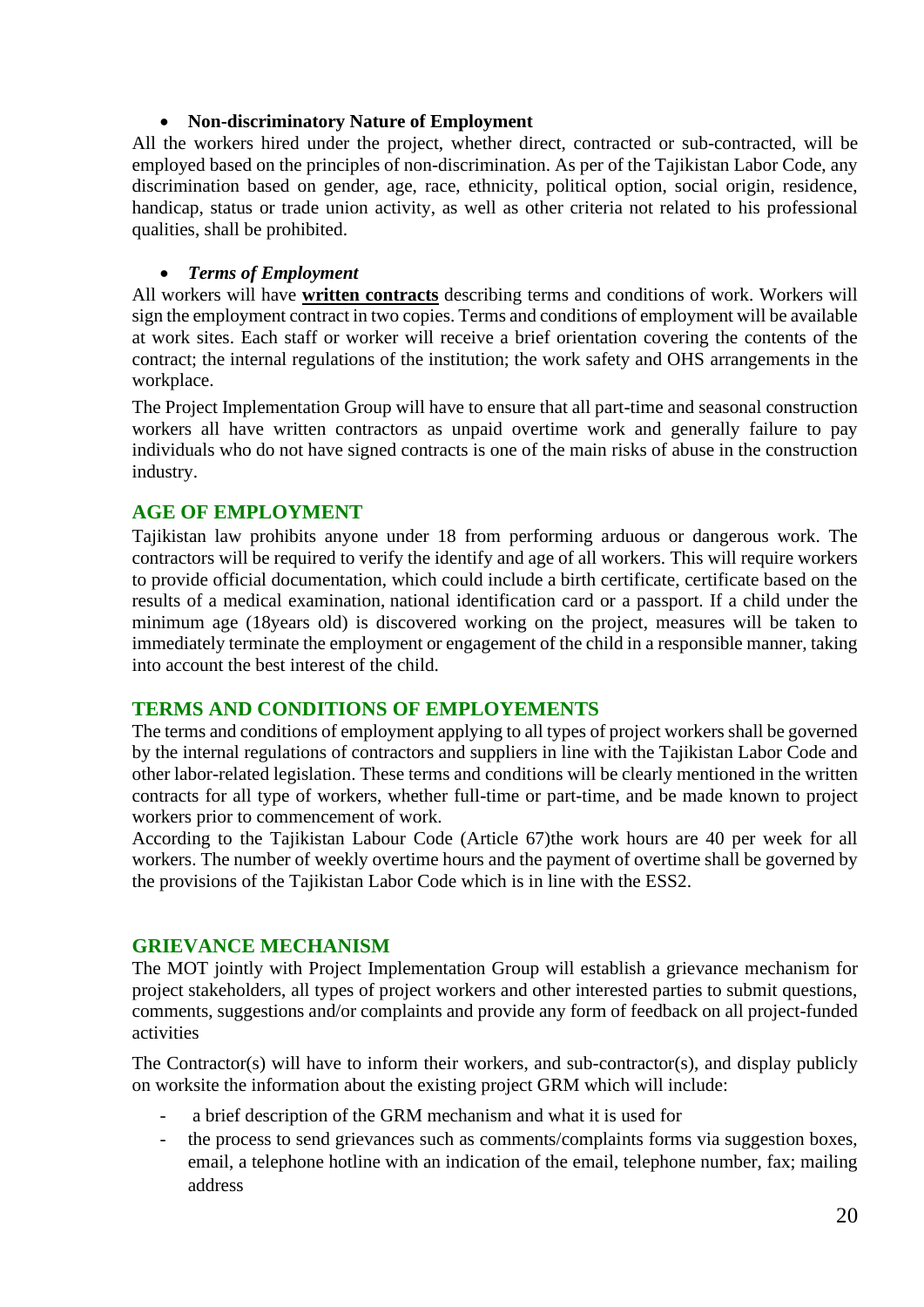the responsible person for reviewing the submitted grievances:

Additionally, GRM should have measures to protect the workers against any reprisal for its use (for example, allowing anonymous grievances and/or involvement of supervising consultants).

# <span id="page-20-0"></span>**CONTRACTOR MANAGEMENT**

Whether the MOT will use the Bank's 2017 Standard Procurement Documents for solicitations and contracts or National Procurement Guidelines, both will include language referring to labor and occupational, health and safety requirements that must comply with the Tajikistan national legislation and ESS2. The contract will include non-compliance remedy for any potential violation of E&S provisions.

A specific assigned person within the Project Implementation Group, will monitor the performance of Contractor(s) in relation to contracted workers. This may include periodic audits, inspections, and/or spot checks of project locations or work sites and/or of labor management records and reports compiled by contractors. Contractors' labor management records and reports should include:

(a) a representative sample of employment contracts or arrangements between third parties and contracted workers;

(b) records relating to grievances received and their resolution;

(c) reports relating to safety inspections, including fatalities and incidents and implementation of corrective actions;

(d) records relating to incidents of non-compliance with national law; and

(e) records of training provided for contracted workers to explain labor and working conditions and OHS for the project.

# <span id="page-20-1"></span>**PRIMARY SUPPLIERS**

In instances where local suppliers would be engaged, contractors shall be required to carry out due diligence procedure to identify if there are significant risks that the suppliers are exploiting child or forced labor or exposing worker to serious safety issues. In instances where foreign suppliers would be contracted, contractors will be required to inquire during their procurement process whether the supplier has been accused or sanctioned for any of these issues and also their corporate requirements related to child labor, forced labor, and safety. If there are any risks related to child and forced labor, and safety identified, MoT and PIG will prepare the procedures to address these risks.

# <span id="page-20-2"></span>**PROTOCOL AND GUIDELINES ON COVID 19 IMPACTS**

Given the new challenges and risks posed on public health emergency under COVID 19, measures will be taken under the project to minimize the risk of COVID 19 transmission at workplace and workers camp. These guidelines should be applied in case of risks of public health emergency exist during the project implementation (Annex 1).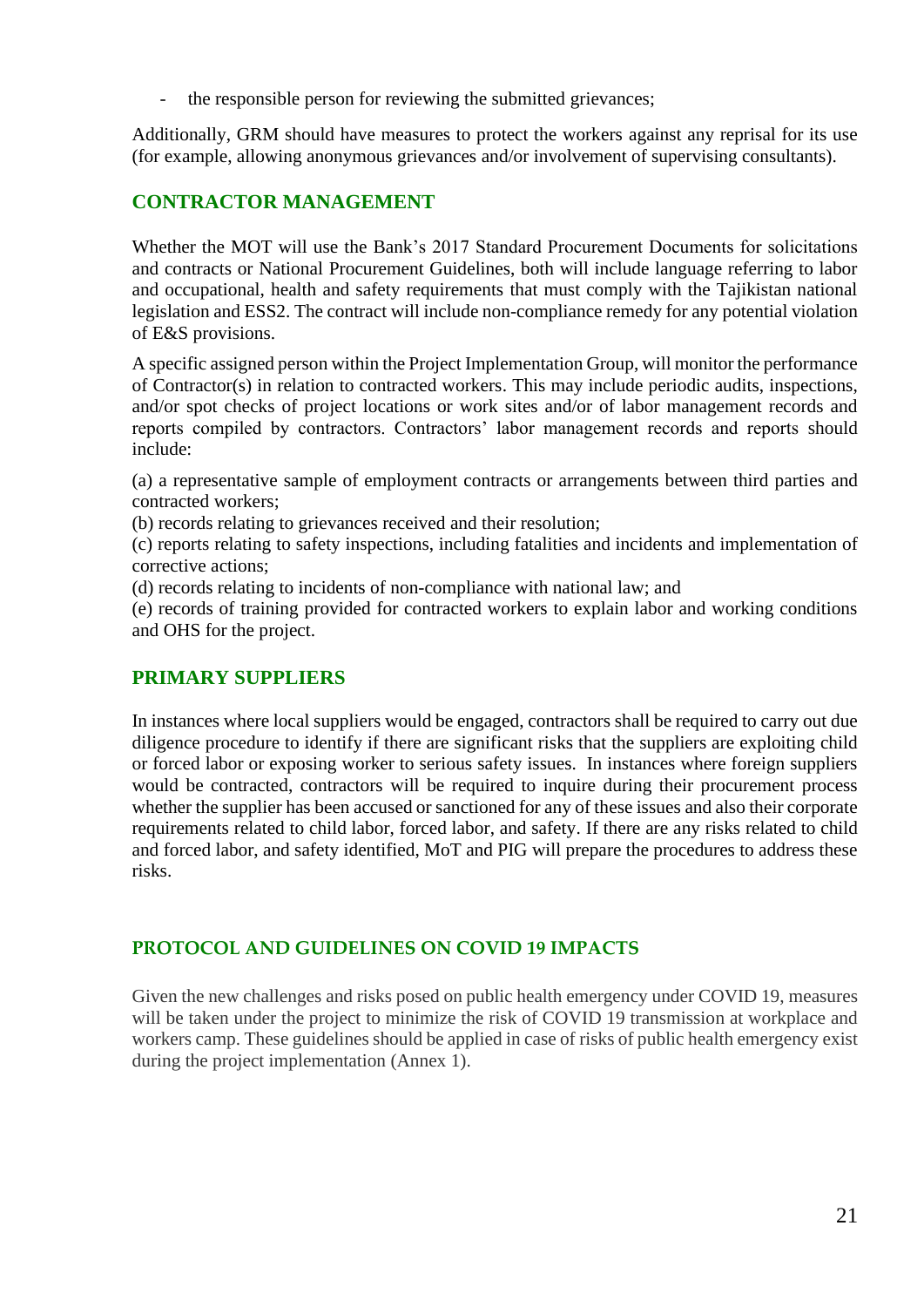# **ANNEX 1: PRECAUTIONARY MEASURES TO PREVENT OR MINIMIZE THE COVID-19 AT THE CONSTRUCTION SITE**

Period 1: No COVID-19 cases registered in the construction site

<span id="page-21-0"></span>

| 1 Period                                                                                                   | <b>Mitigation Measure</b>                                                                                                                                                                                                                                                                                                                                                                                                                                                                                                                                       | <b>Responsibility for</b><br><b>Mitigation</b> | <b>Responsibility for</b><br><b>Monitoring</b> |
|------------------------------------------------------------------------------------------------------------|-----------------------------------------------------------------------------------------------------------------------------------------------------------------------------------------------------------------------------------------------------------------------------------------------------------------------------------------------------------------------------------------------------------------------------------------------------------------------------------------------------------------------------------------------------------------|------------------------------------------------|------------------------------------------------|
| When not a single<br>case of coronavirus<br>infection was<br>recorded in<br>workers during<br>construction | Ensuring handwashing facilities supplied with soap, disposable paper<br>towels and closed waste bins exist at key places throughout site, including<br>at entrances/exits to work areas; where there is a toilet, canteen or food<br>distribution, or provision of drinking water; in worker accommodation; at<br>waste stations; at stores; and in common spaces. Where handwashing<br>facilities do not exist or are not adequate, arrangements should be made to<br>set them up. Alcohol based sanitizer (if available, 60-95% alcohol) can<br>also be used. | <b>Construction Contractor</b><br>(CC)         | MoT/PIG                                        |
|                                                                                                            | Ensure daily wet cleaning in the premises with disinfectants that are active<br>against viruses.<br>Training cleaners in proper hygiene (including handwashing) prior to,<br>during and after conducting cleaning activities; how to safely use PPE<br>(where required); in waste control (including for used PPE and cleaning<br>materials).                                                                                                                                                                                                                   | <b>Construction Contractor</b><br>(CC)         | MoT/PIG                                        |
|                                                                                                            | Training workers and staff on site on the signs and symptoms of COVID-<br>19, how it is spread, how to protect themselves (including regular<br>handwashing and social distancing) and what to do if they or other people<br>have symptoms (for further information see WHO COVID-19 advice for<br>the public).                                                                                                                                                                                                                                                 | <b>Construction Contractor</b><br>(CC)         | MoT/PIG                                        |
|                                                                                                            | Recommend every day for workers and contractors regular use of<br>disinfectants and personal care products<br>Post a memo on the information board at the office of engineers and<br>contractors on measures to prevent coronavirus infection.                                                                                                                                                                                                                                                                                                                  | <b>Construction Contractor</b><br>(CC)         | MoT/PIG                                        |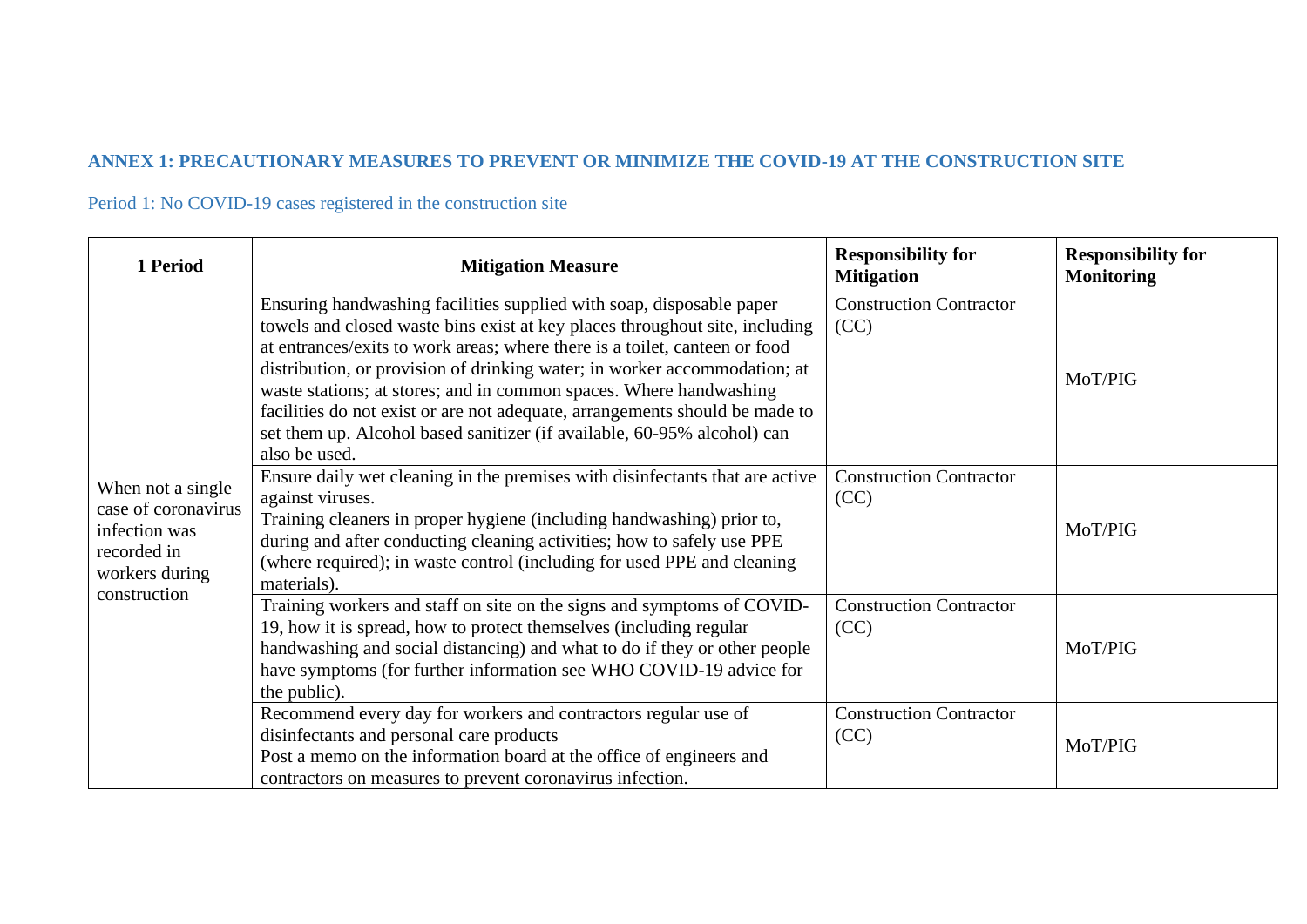| Workers accommodated on site should be required to minimize contact<br>with people near the site, and in certain cases be prohibited from leaving<br>the site for the duration of their contract, so that contact with local<br>communities is avoided. | <b>Construction Contractor</b><br>(CC) | MoT/PIG |
|---------------------------------------------------------------------------------------------------------------------------------------------------------------------------------------------------------------------------------------------------------|----------------------------------------|---------|
| Ensuring regular airing of cabinets (every 4 hours for 10 - 15 minutes)                                                                                                                                                                                 | <b>Construction Contractor</b><br>(CC) | MoT/PIG |
| To ensure, if possible, more free seating of employees in the offices (2)<br>meters between people), as far as possible                                                                                                                                 | <b>Construction Contractor</b><br>(CC) | MoT/PIG |
| Ensure hygiene and disinfection goods                                                                                                                                                                                                                   | <b>Construction Contractor</b><br>(CC) | MoT/PIG |
| Consider changes to work processes and timings to reduce or minimize<br>contact between workers, recognizing that this is likely to impact the<br>project schedule                                                                                      | <b>Construction Contractor</b><br>(CC) | MoT/PIG |
| Daily collection of information on new coronavirus diseases among<br>consultants to engineers and contractors. Provide the information on<br>employee health on a daily basis for the consultant of MoT/PIG and<br>Contractor.                          | <b>Construction Contractor</b><br>(CC) | MoT/PIG |
| Limit business trips as much as possible                                                                                                                                                                                                                | <b>Construction Contractor</b><br>(CC) | MoT/PIG |
| If workers with symptoms of the disease are identified, ensure that they<br>are isolated from the consultants of MoT/PIG, contractors and other<br>workers, immediately contact a local hospital or doctors.                                            | <b>Construction Contractor</b><br>(CC) | MoT/PIG |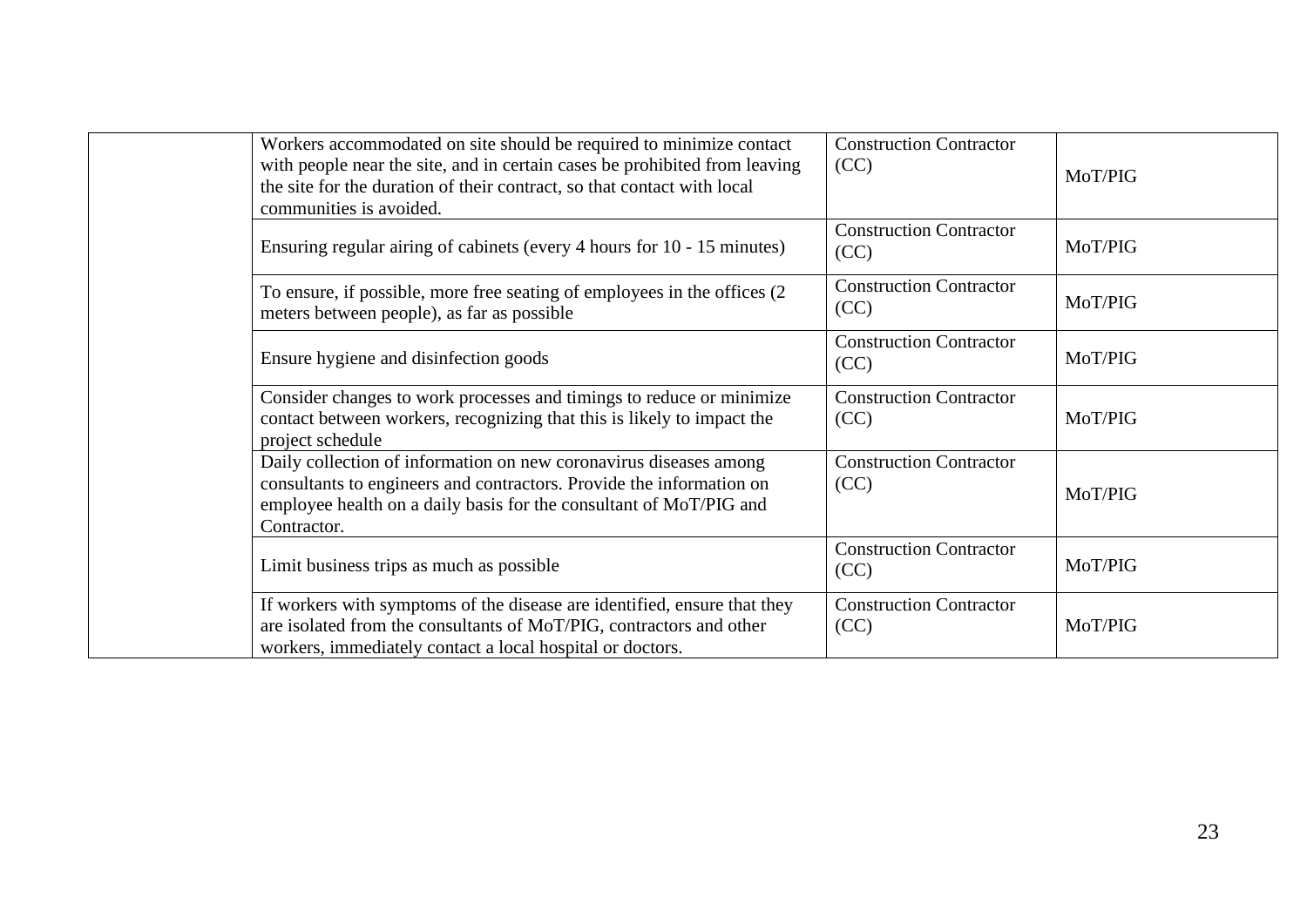# Period 2: COVID-19 cases registered in the construction site

| 2 Period                                                                                                                                                       | <b>Mitigation Measure</b>                                                                                                                                                                                                                                                                                                                                                                                                                          | <b>Responsibility for</b><br><b>Mitigation</b> | <b>Responsibility for</b><br><b>Monitoring</b> |
|----------------------------------------------------------------------------------------------------------------------------------------------------------------|----------------------------------------------------------------------------------------------------------------------------------------------------------------------------------------------------------------------------------------------------------------------------------------------------------------------------------------------------------------------------------------------------------------------------------------------------|------------------------------------------------|------------------------------------------------|
| When a case of<br>coronavirus<br>infection during<br>construction<br>already registered<br>and preparing for<br>the spread of a new<br>coronavirus<br>disease. | Determine the beginning of the spread of a COVID-19 disease in the<br>Project area                                                                                                                                                                                                                                                                                                                                                                 | <b>Construction Contractor</b><br>(CC)         | MoT/PIG                                        |
|                                                                                                                                                                | Conducting preliminary discussions with specific medical facilities, to<br>agree what should be done in the event of ill workers needing to be<br>referred                                                                                                                                                                                                                                                                                         | <b>Construction Contractor</b><br>(CC)         | MoT/PIG                                        |
|                                                                                                                                                                | If the worker is infected at the workplace.<br>Provide immediate notification of cases of suspected new coronavirus<br>infection in a hospital in a given region and provide the worker with all<br>means.                                                                                                                                                                                                                                         | <b>Construction Contractor</b><br>(CC)         | MoT/PIG                                        |
|                                                                                                                                                                | If workers live at home and has a family member who has a confirmed or<br>suspected case of COVID-19, the worker should quarantine themselves<br>and not be allowed on the project site for 14 days, even if they have no<br>symptoms.                                                                                                                                                                                                             | <b>Construction Contractor</b><br>(CC)         | MoT/PIG                                        |
|                                                                                                                                                                | Clarifying the way in which an ill worker will be transported to the<br>medical facility, and checking availability of such transportation                                                                                                                                                                                                                                                                                                         | <b>Construction Contractor</b><br>(CC)         | MoT/PIG                                        |
|                                                                                                                                                                | If a worker has symptoms of COVID-19 (e.g. fever, dry cough, fatigue)<br>the worker should be removed immediately from work activities and<br>isolated on site.                                                                                                                                                                                                                                                                                    | <b>Construction Contractor</b><br>(CC)         | MoT/PIG                                        |
|                                                                                                                                                                | Ensure the immediate isolation of those who are suspected of having a<br>new coronavirus infection and a contact hospital, and the worker should<br>be transported to hospital and facilities to be testing (the biological<br>material will also be delivered to the hospital by), while confirming the<br>diagnosis; ensure the isolation of contact persons in a separate department.<br>Organize timely medical care at the request of doctors | <b>Construction Contractor</b><br>(CC)         | MoT/PIG                                        |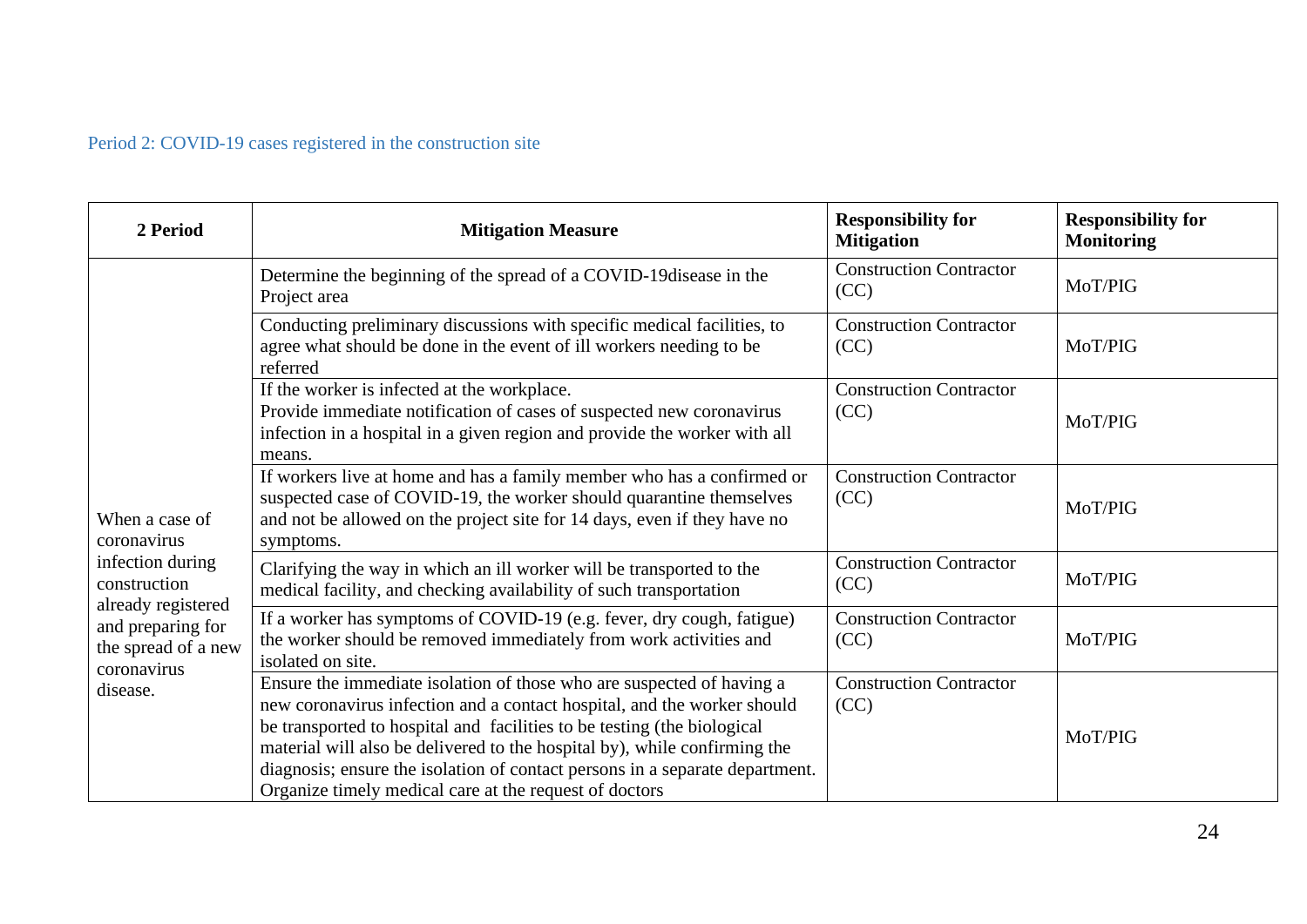| If the test is positive for COVID-19 or no testing is available, the worker<br>should continue to be isolated. This will either be at the work site or at<br>home. If at home, the worker should be transported to their home in<br>transportation provided by the project.                                                                                                                                                         | <b>Construction Contractor</b><br>(CC) | MoT/PIG |
|-------------------------------------------------------------------------------------------------------------------------------------------------------------------------------------------------------------------------------------------------------------------------------------------------------------------------------------------------------------------------------------------------------------------------------------|----------------------------------------|---------|
| Ensuring regular work (sanitary-anti-epidemic commission) with an<br>assessment of the effectiveness of ongoing activities                                                                                                                                                                                                                                                                                                          | <b>Construction Contractor</b><br>(CC) | MoT/PIG |
| Conduct regular monitoring of the availability of medicines for the<br>treatment of patients with a new coronavirus disease, personal protective<br>equipment, disinfectants, medical equipment and other material resources<br>etc.                                                                                                                                                                                                | <b>Construction Contractor</b><br>(CC) | MoT/PIG |
| Co-workers (i.e. workers with whom the sick worker was in close contact)<br>should be required to stop work, and be required to quarantine themselves<br>for 14 days, even if they have no symptoms                                                                                                                                                                                                                                 | <b>Construction Contractor</b><br>(CC) | MoT/PIG |
| Introduce anti-epidemic measures for a new coronavirus disease,<br>including:<br>- Strengthen the current disinfection regime with the use of disinfectants,<br>air disinfectants and / or ventilation;<br>- early active detection and isolation of patients with signs of pneumonia<br>and flu - "morning filter";<br>- strengthen control over the temperature regime in the premises                                            | <b>Construction Contractor</b><br>(CC) | MoT/PIG |
| Continuing with the usual safety trainings, adding COVID-19 specific<br>considerations. Training should include proper use of normal PPE. While<br>as of the date of this note, general advice is that construction workers do<br>not require COVID-19 specific PPE, this should be kept under review (for<br>further information see WHO interim guidance on rational use of personal<br>protective equipment (PPE) for COVID-19). | <b>Construction Contractor</b><br>(CC) | MoT/PIG |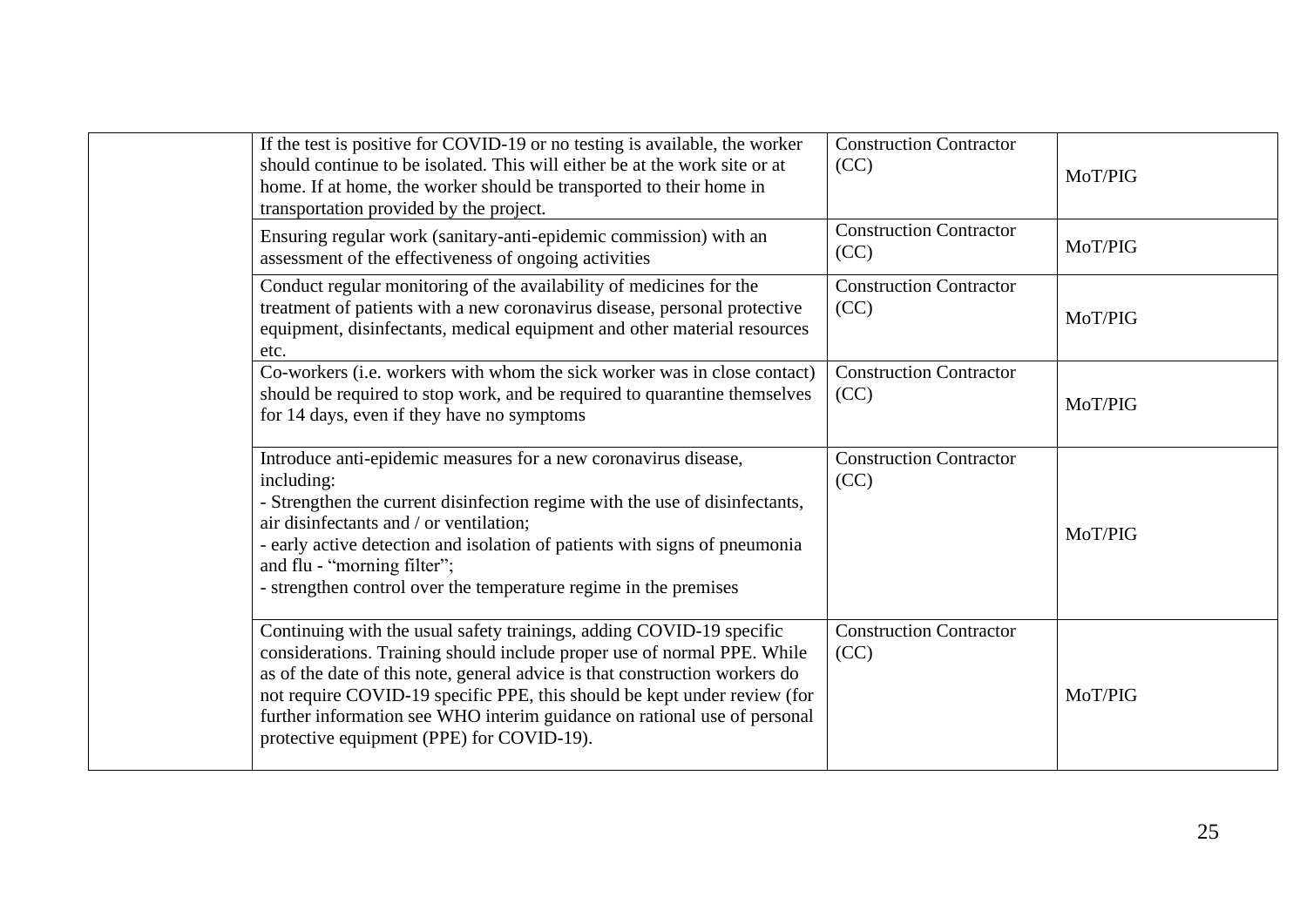## <span id="page-25-0"></span>**ANNEX 2: CODE OF CONDUCT FOR CONTRACTOR'S PERSONNEL**

We are the Contractor, [*enter name of Contractor*]. We have signed a contract with [*enter name of Employer*] for [*enter description of the Works*]. These Works will be carried out at [*enter the Site and other locations where the Works will be carried out*]. Our contract requires us to implement measures to address environmental and social risks related to the Works, including the risks of sexual exploitation and abuse and gender-based violence.

This Code of Conduct is part of our measures to deal with environmental and social risks related to the Works. It applies to all our staff, labourers and other employees at the Works Site or other places where the Works are being carried out. It also applies to the personnel of each subcontractor and any other personnel assisting us in the execution of the Works. All such persons are referred to as "**Contractor's Personnel"** and are subject to this Code of Conduct.

This Code of Conduct identifies the behavior that we require from all Contractor's Personnel.

Our workplace is an environment where unsafe, offensive, abusive or violent behavior will not be tolerated and where all persons should feel comfortable raising issues or concerns without fear of retaliation.

### **REQUIRED CONDUCT**

Contractor's Personnel shall:

- 1. carry out his/her duties competently and diligently;
- 2. comply with this Code of Conduct and all applicable laws, regulations and other requirements, including requirements to protect the health, safety and well-being of other Contractor's Personnel and any other person;
- 3. maintain a safe working environment including by:
	- a. ensuring that workplaces, machinery, equipment and processes under each person's control are safe and without risk to health;
	- b. wearing required personal protective equipment;
	- c. using appropriate measures relating to chemical, physical and biological substances and agents; and
	- d. following applicable emergency operating procedures.
- 4. report work situations that he/she believes are not safe or healthy and remove himself/herself from a work situation which he/she reasonably believes presents an imminent and serious danger to his/her life or health;
- 5. treat other people with respect, and not discriminate against specific groups such as women, people with disabilities, migrant workers or children;
- 6. not engage in any form of sexual harassment including unwelcome sexual advances, requests for sexual favors, and other unwanted verbal or physical conduct of a sexual nature with other Contractor's or Employer's Personnel;
- 7. not engage in Sexual Exploitation, which means any actual or attempted abuse of position of vulnerability, differential power or trust, for sexual purposes, including, but not limited to, profiting monetarily, socially or politically from the sexual exploitation of another. In Bank financed projects/operations, sexual exploitation occurs when access to or benefit from Bank financed Goods, Works, Consulting or Non-consulting services is used to extract sexual gain;
- 8. not engage in Rape, which means physically forced or otherwise coerced penetration even if slight—of the vagina, anus or mouth with a penis or other body part. It also includes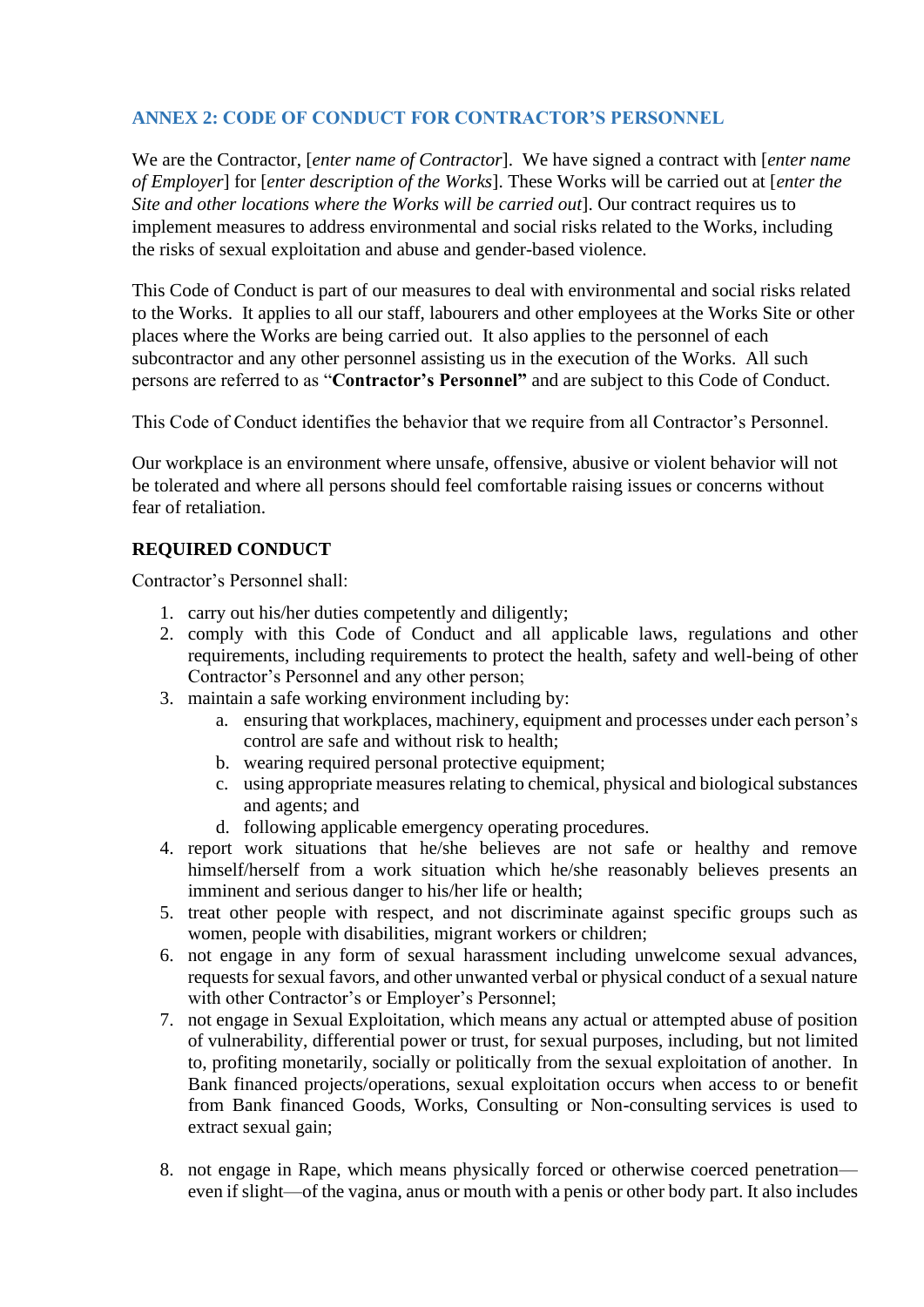penetration of the vagina or anus with an object. Rape includes marital rape and anal rape/sodomy. The attempt to do so is known as attempted rape. Rape of a person by two or more perpetrators is known as gang rape;

- 9. not engage in Sexual Assault, which means any form of non-consensual sexual contact that does not result in or include penetration. Examples include: attempted rape, as well as unwanted kissing, fondling, or touching of genitalia and buttocks not engage in any form of sexual activity with individuals under the age of 18, except in case of pre-existing marriage;
- 10. complete relevant training courses that will be provided related to the environmental and social aspects of the Contract, including on health and safety matters, and Sexual Exploitation, and Sexual Assault (SEA);
- 11. report violations of this Code of Conduct; and
- 12. not retaliate against any person who reports violations of this Code of Conduct, whether to us or the Employer, or who makes use of the [Project Grievance [Redress] Mechanism].

# **RAISING CONCERNS**

If any person observes behavior that he/she believes may represent a violation of this Code of Conduct, or that otherwise concerns him/her, he/she should raise the issue promptly. This can be done in either of the following ways:

- 1. Contact [*enter name of the Contractor's Social Expert with relevant experience in handling gender-based violence, or if such person is not required under the Contract, another individual designated by the Contractor to handle these matters*] in writing at this address [ ] or by telephone at [ ] or in person at [ ]; or
- 2. Call [ ] to reach the Contractor's hotline *(if any)* and leave a message.

The person's identity will be kept confidential, unless reporting of allegations is mandated by the country law. Anonymous complaints or allegations may also be submitted and will be given all due and appropriate consideration. We take seriously all reports of possible misconduct and will investigate and take appropriate action. We will provide warm referrals to service providers that may help support the person who experienced the alleged incident, as appropriate.

There will be no retaliation against any person who raises a concern in good faith about any behavior prohibited by this Code of Conduct. Such retaliation would be a violation of this Code of Conduct.

# **CONSEQUENCES OF VIOLATING THE CODE OF CONDUCT**

Any violation of this Code of Conduct by Contractor's Personnel may result in serious consequences, up to and including termination and possible referral to legal authorities.

FOR CONTRACTOR'S PERSONNEL:

I have received a copy of this Code of Conduct written in a language that I comprehend. I understand that if I have any questions about this Code of Conduct, I can contact [*enter name of Contractor's contact person with relevant experience in handling gender-based violence*] requesting an explanation.

Name of Contractor's Personnel: [insert name]

### $S$ ignature:  $\Box$